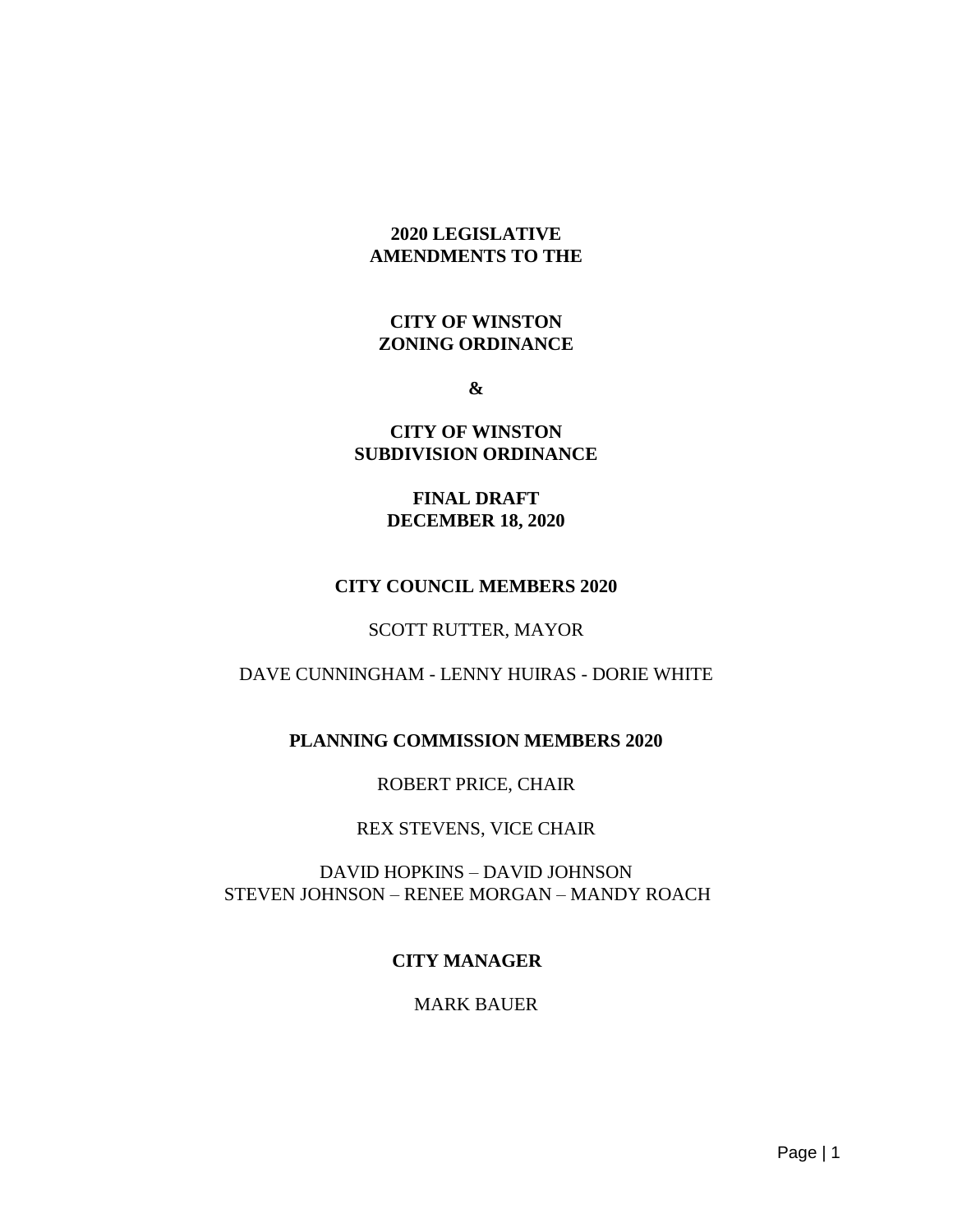# **TABLE OF CONTENTS**

# **LEGEND**

| Deletion        | Deletion is marked with strike out function                |  |  |  |
|-----------------|------------------------------------------------------------|--|--|--|
| <b>Addition</b> | <b>Addition</b> is marked with redline, bold and underline |  |  |  |
| Comments        | Comments are provided in italics                           |  |  |  |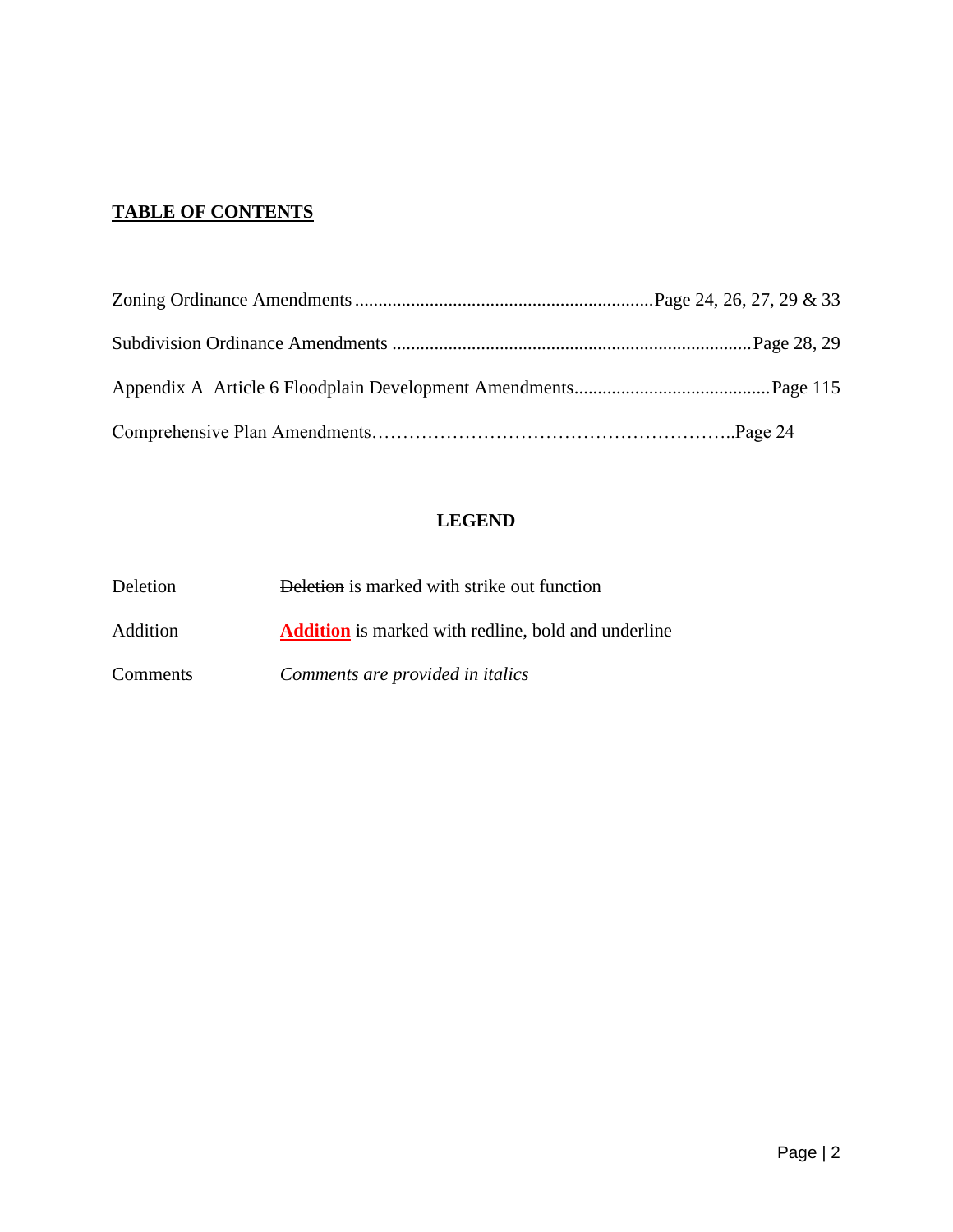**ZONING**

# **ORDINANCE**

# **AMENDMENTS**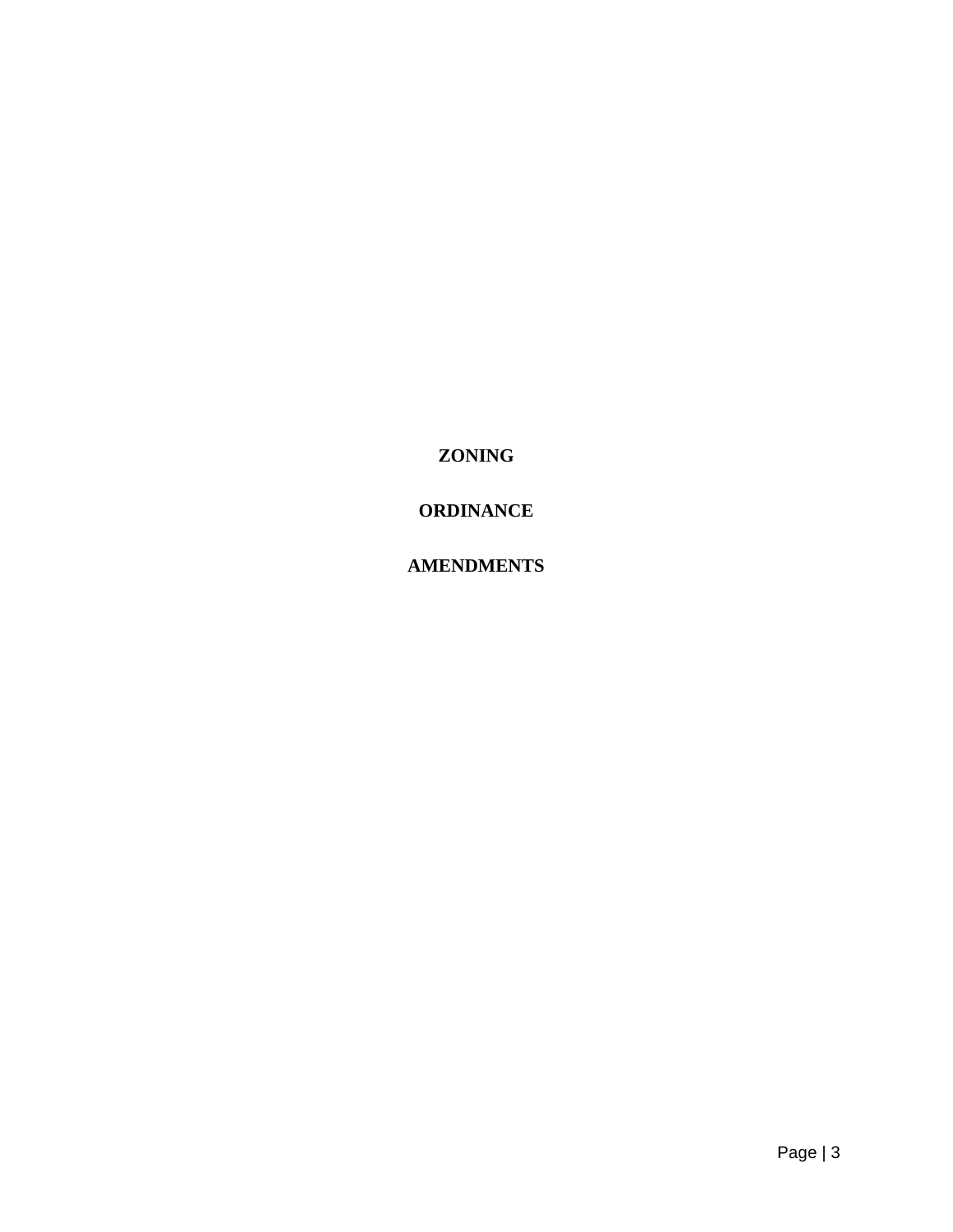# **WINSTON ZONING ORDINANCE AMENDMENTS**

# **ARTICLE 1. INTRODUCTORY PROVISIONS**

### **SECTION 1.020. Definitions**

1. For the purposes of this Ordinance, unless otherwise specifically provided, certain words, terms and phrases are defined as follows:

Appeal: A request for a review of the interpretation of any provision of this ordinance or a request for a variance.

Area of Special Flood Hazard. The land in the floodplain within a community subject to a 1 percent or greater chance of flooding in any given year. It is shown on the Flood Insurance Rate Map (FIRM) as Zone A, AO, AH, A1- 30, AE, A99, AR. "Special flood hazard area" is synonymous in meaning and definition with the phrase "area of special flood hazard".

Area of Shallow Flooding. A designated Zone AO, AH, AR/AO or AR/AH (or VO) on a community's Flood Insurance Rate Map (FIRM) with a one percent or greater annual chance of flooding to an average depth of one to three feet where a clearly defined channel does not exist, where the path of flooding is unpredictable, and where velocity flow may be evident. Such flooding is characterized by ponding or sheet flow.

Base Flood. The flood having a one percent chance of being equaled or exceeded in any given year.

Base flood elevation (BFE): The elevation to which floodwater is anticipated to rise during the base flood.

Basement. Any area of the building having its floor subgrade (below ground level) on all sides.

Development. Any man-made change to improved or unimproved real estate, including but not limited to buildings or other structures, mining, dredging, filling, grading, paving, excavation or drilling operations or storage of equipment or materials.

Except when in conjunction with other development, installation of less than 3,000 square feet of asphalt or other impervious paving surfaces shall not be included in this definition.

#### Flood/Flooding.

- a. A general and temporary condition of partial or complete inundation of normally dry land areas from:
	- i. The overflow of inland or tidal waters.
	- ii. The unusual and rapid accumulation or runoff of surface waters from any source.
	- iii. Mudslides (i.e., mudflows) which are proximately caused by flooding as defined in paragraph (a)(2) of this definition and are akin to a river of liquid and flowing mud on the surfaces of normally dry land areas, as when earth is carried by a current of water and deposited along the path of the current.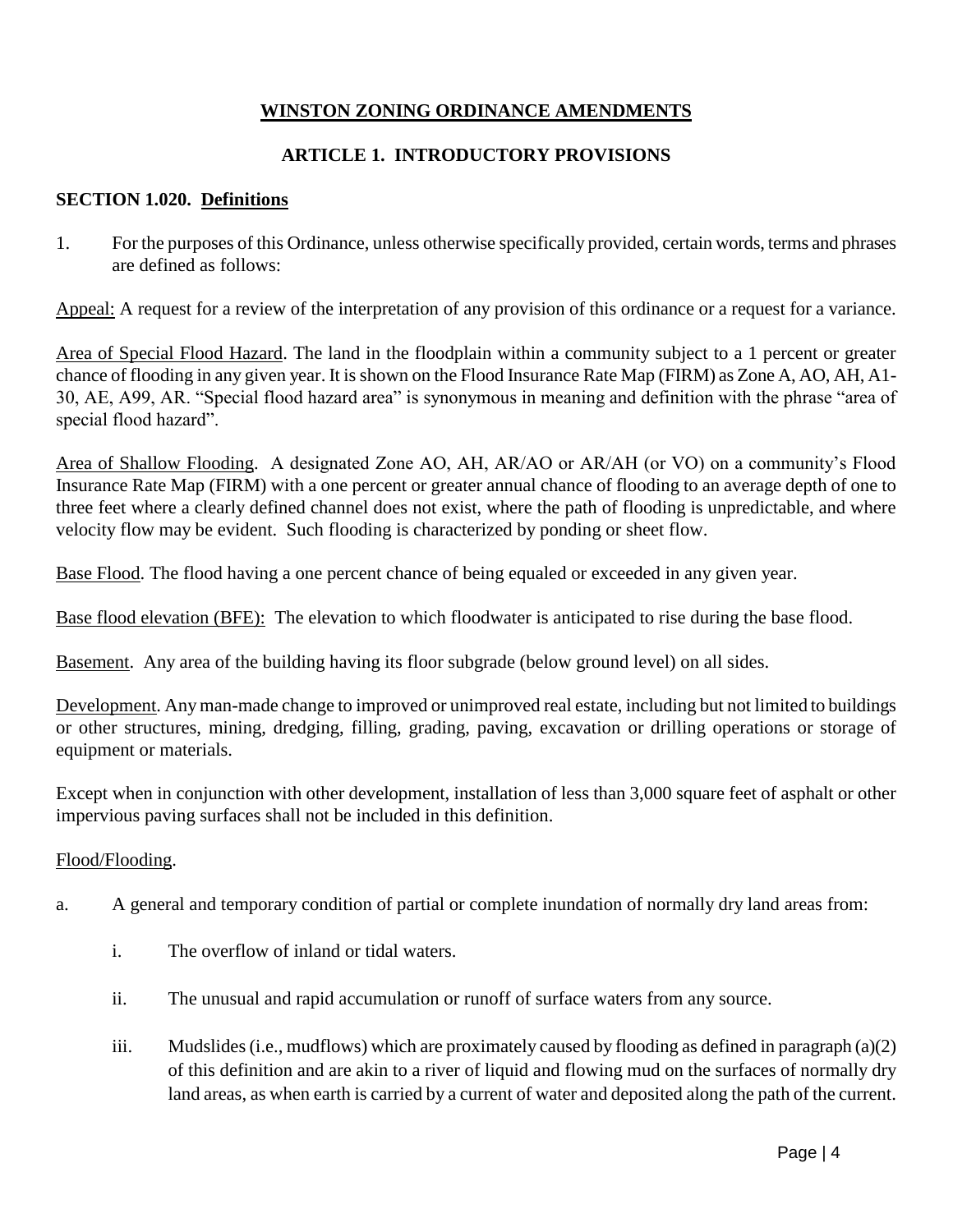b. The collapse or subsidence of land along the shore of a lake or other body of water as a result of erosion or undermining caused by waves or currents of water exceeding anticipated cyclical levels or suddenly caused by an unusually high water level in a natural body of water, accompanied by a severe storm, or by an unanticipated force of nature, such as flash flood or an abnormal tidal surge, or by some similarly unusual and unforeseeable event which results in flooding as defined in paragraph a (i) of this definition.

Flood elevation study: An examination, evaluation and determination of flood hazards and, if appropriate, corresponding water surface elevations, or an examination, evaluation and determination of mudslide (i.e., mudflow) and/or flood-related erosion hazards.

Flood Insurance Rate Map (FIRM). The official map of a community, on which the Federal Insurance Administrator has delineated both the special hazard areas and the risk premium zones applicable to the community. A FIRM that has been made available digitally is called a Digital Flood Insurance Rate Map (DFIRM).

Flood Insurance Study (FIS). See "Flood elevation study".

Floodway. The channel of river or other watercourse and the adjacent land areas that must be reserved in order to discharge the base flood without cumulatively increasing the water surface elevation more than a designated height. Also referred to as "Regulatory Floodway."

Functionally dependent use: A use which cannot perform its intended purpose unless it is located or carried out in close proximity to water. The term includes only docking facilities, port facilities that are necessary for the loading and unloading of cargo or passengers, and ship building and ship repair facilities, and does not include long term storage or related manufacturing facilities.

Highest adjacent grade: The highest natural elevation of the ground surface prior to construction next to the proposed walls of a structure.

Historic structure: Any structure that is:

- a. Listed individually in the National Register of Historic Places (a listing maintained by the Department of Interior) or preliminarily determined by the Secretary of the Interior as meeting the requirements for individual listing on the National Register;
- b. Certified or preliminarily determined by the Secretary of the Interior as contributing to the historical significance of a registered historic district or a district preliminarily determined by the Secretary to qualify as a registered historic district;
- c. Individually listed on a state inventory of historic places in states with historic preservation programs which have been approved by the Secretary of Interior; or
- d. Individually listed on a local inventory of historic places in communities with historic preservation programs that have been certified either:
	- i. By an approved state program as determined by the Secretary of the Interior or;
	- ii. Directly by the Secretary of the Interior in states without approved programs.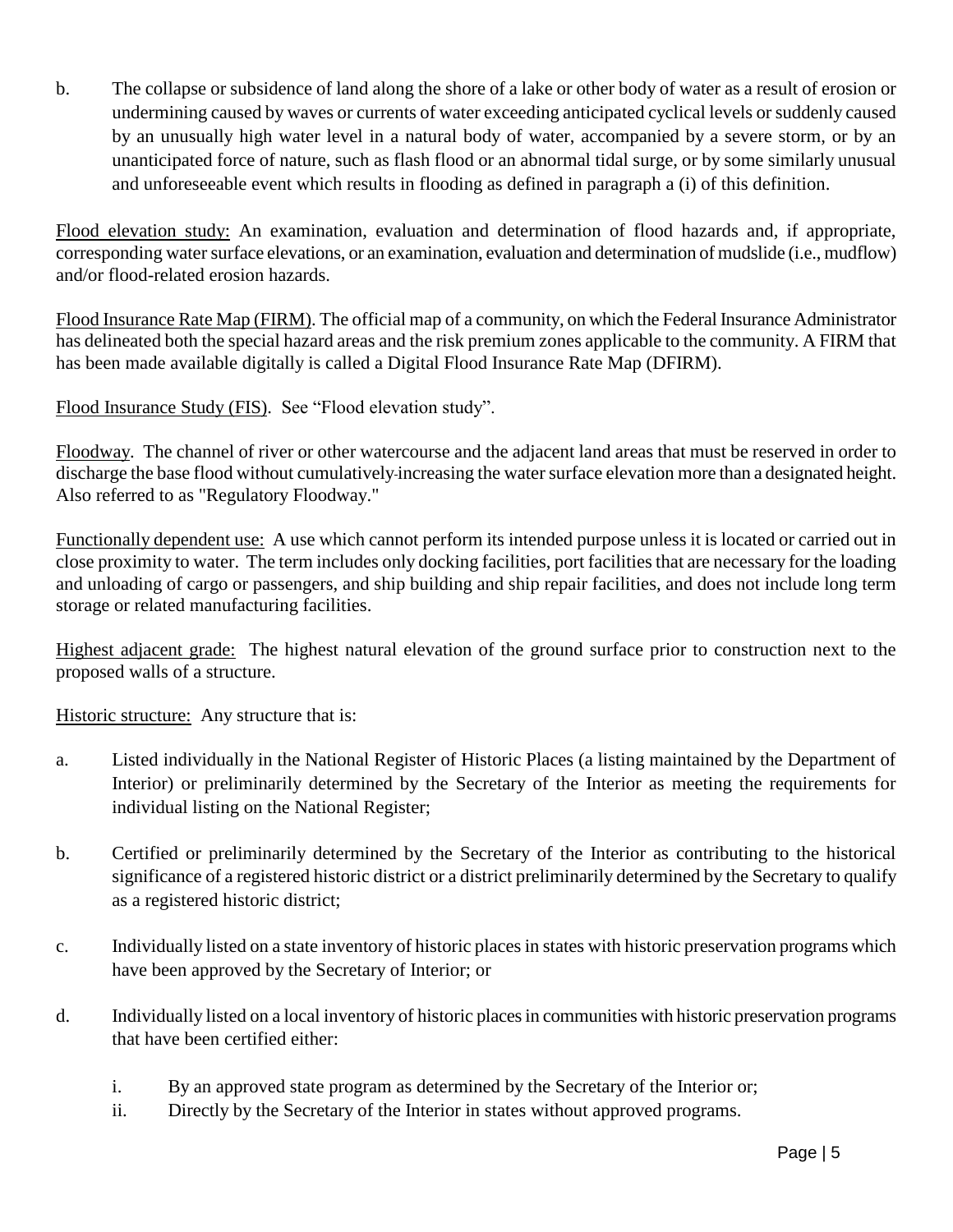Lowest Floor. The lowest floor of the lowest enclosed area (including basement). An unfinished or flood resistant enclosure, usable solely for parking of vehicles, building access or storage, in an area other than a basement, is not considered a building's lowest floor, provided that such enclosure is not built so as to render the structure in violation of the applicable non-elevation design requirements of this ordinance.

Manufactured Home. A structure, transportable in one or more sections, which is built on a permanent chassis and is designed for use with or without a permanent foundation when attached to the required utilities. The term "manufactured home" does not include a "recreational vehicle".

Manufactured Home Park or Subdivision. A parcel (or contiguous parcels) of land divided into two or more manufactured home lots for rent or sale.

Mean sea level: For purposes of the National Flood Insurance Program, the National Geodetic Vertical Datum (NGVD) of 1929 or other datum, to which Base Flood Elevations shown on a community's Flood Insurance Rate Map are referenced.

New Construction. Structures for which the "start of construction" commenced on or after the effective date of this ordinance. For floodplain management purposes, "new construction" means structures for which the "start of construction" commenced on or after the effective date of a floodplain management regulation adopted by the City of Winston and includes any subsequent improvements to such structures.

Recreational Vehicle. A vehicle which is (a) built on a single chassis; (b) 400 square feet or less when measured at the largest horizontal projection; (c) designed to be self-propelled or permanently towable by a light duty truck; and (d) designed primarily not for use as a permanent dwelling but as temporary living quarters for recreation, camping, travel, or seasonal use.

Special flood hazard area: See "Area of special flood hazard" for this definition.

Start of Construction. Includes substantial improvement, and means the date the building permit was issued, provided the actual start of construction repair, reconstruction, placement or other improvement was within 180 days of the permit date. The actual start means either the first placement of permanent construction of a structure on a site, such as the pouring of a slab or footings, the installation of piles, the construction of columns, or any work beyond the stage of excavation; or the placement of a manufactured home on a foundation. Permanent construction does not include land preparation, such as clearing, grading and filling, nor does it include the installation of streets and/or walkways, nor does it include excavation for a basement, footings, piers, or foundations or the erections of temporary forms, nor does it include the installation on the property of accessory buildings, such as garages or sheds not occupied as dwelling units or not part of the main structures. For a substantial improvement, the actual start of construction means the first alteration of any wall, ceiling, floor, or other structural part of a building, whether or not that alteration affects the external dimensions of the building.

State Building Code. The combined specialty codes.

Structure. That which is built or constructed; an edifice or building of any kind or any piece of work artificially built up or composed of parts joined together in some manner and which requires location on the ground or which is attached to something having a location on the ground, including but not limited to, fences and retaining walls. This definition shall include, for the purpose of this ordinance, a manufactured home and accessories thereto. For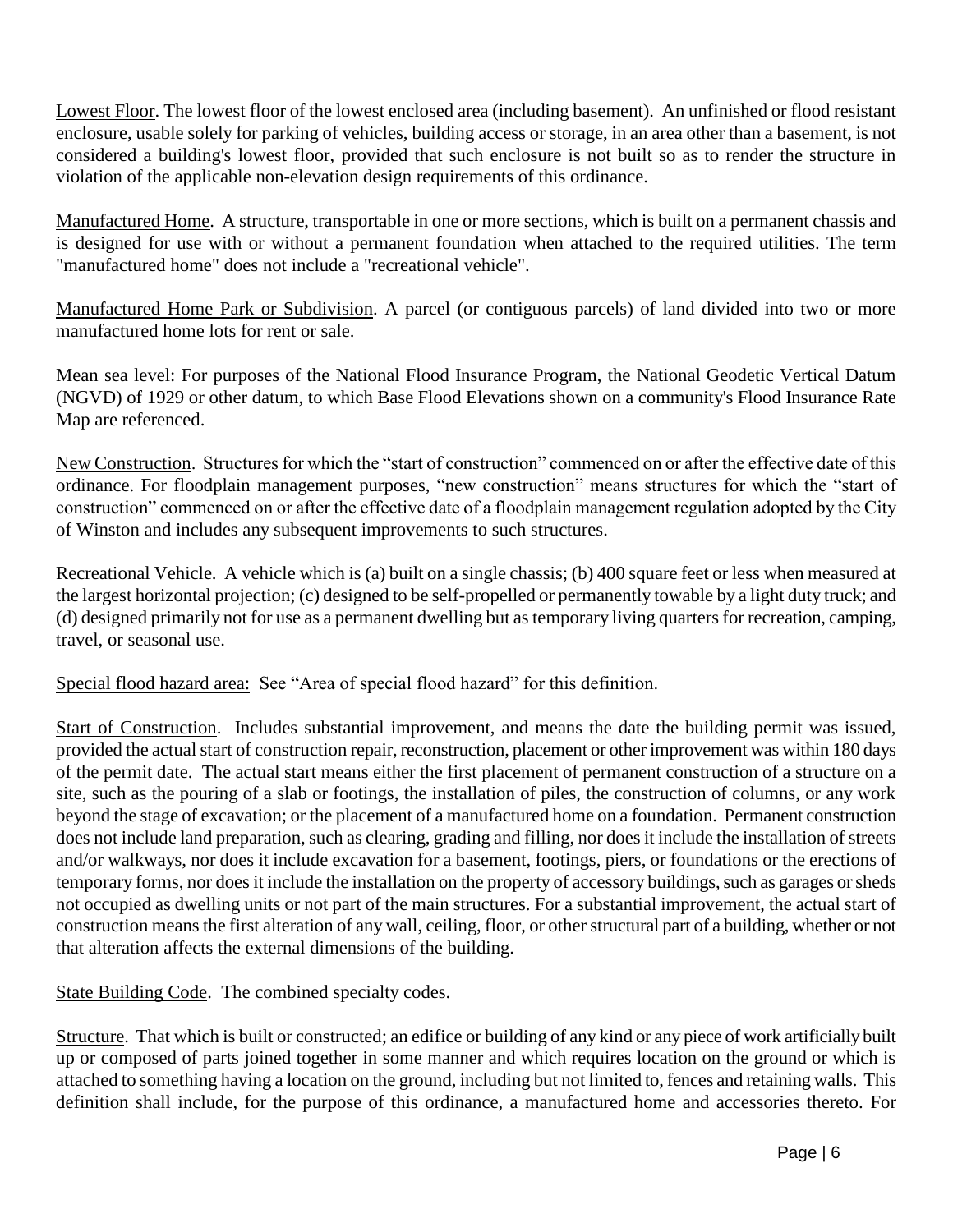floodplain management purposes, a walled and roofed building, including a gas or liquid storage tank, that is principally above ground, as well as a manufactured home.

Substantial Damage. Damage of any origin sustained by a structure whereby the cost of restoring the structure to its before damaged condition would equal or exceed 50 percent of the market value of the structure before the damage occurred.

Substantial Improvement. Any reconstruction, rehabilitation, addition, or other improvement of a structure, the cost of which equals or exceeds 50 percent of the market value of the structure before the "start of construction" of the improvement. This term includes structures which have incurred "substantial damage," regardless of the actual repair work performed. The term does not, however, include either:

- 1. before the improvement or repair is started; or
- 2. if the structure has been damaged and is being restored, before the damage occurred. For the purposes of this definition, "substantial improvement" is considered to occur when the first alteration of any wall, ceiling, floor, or other structural part of the building commences, whether or not that alteration affects the external dimensions of the structure.

This term includes structures which have incurred "substantial damage" regardless of the actual repair work performed. The term does not, however, include either:

- (a) Any project for improvement of a structure to correct existing violations of state or local health, sanitary, or safety code specifications which have been identified by the local code enforcement official and which are the minimum necessary to assure safe living conditions; or
- (b) Any alteration of a "historic structure," provided that the alteration will not preclude the structure's continued designation as a "historic structure."

Variance. A grant of relief by the City of Winston from the terms of a flood plain management regulation.

Violation. The failure of a structure or other development to be fully compliant with the community's floodplain management regulations. A structure or other development without the elevation certificate, other certifications, or other evidence of compliance required in this ordinance is presumed to be in violation until such time as that documentation is provided.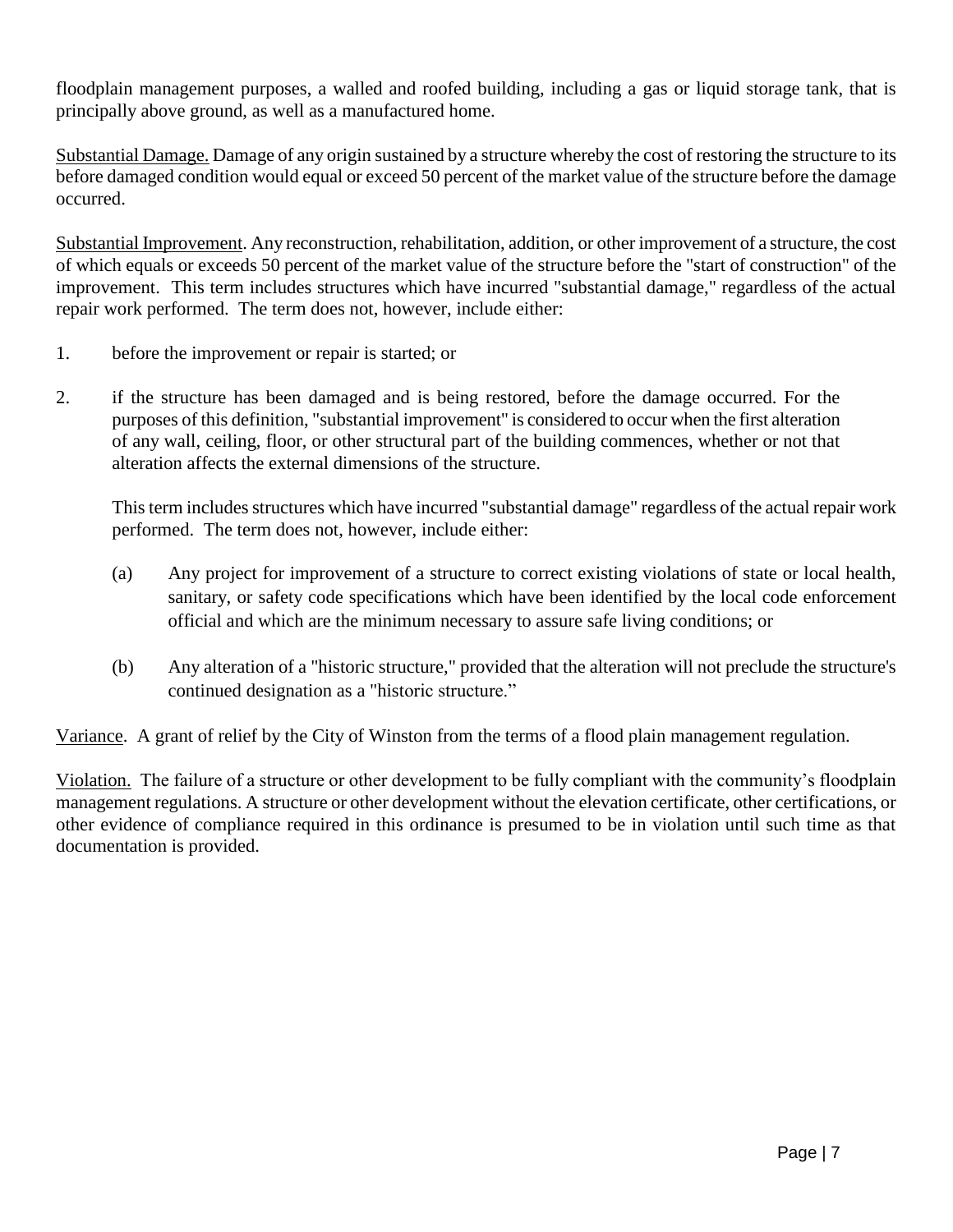# **1. SECTION 4.010. Agriculture/Open Space (A-O).**

In an A-O zone, the following regulations shall apply:

- 1. Uses permitted outright. In an A-O zone, the following uses and their accessory uses are permitted outright:
	- a. Forest Management
	- b. Farm use in accordance with City's animal ordinance
	- c. Fish and wildlife management
	- d. The development of water impoundments and canals
	- e. Publicly owned parks, playgrounds, campgrounds, boating facilities, lodges, camps and other such recreational facilities.
	- f. Fire prevention, detection and suppression facilities.
	- g. Nursery for growing, sale display of trees, shrubs, and flowers.
	- h. Public and semi-public buildings, structures and sues essential to the physical, social and economic welfare of the area, including but not limited to fire stations, schools, granges, community halls, water and wastewater treatment plants, parks and churches.
	- i. Single family dwellings customarily provided in conjunction with a use permitted in this classification, providing residence for the landowner, immediate family members, or an employee, providing that: a minimum average density of 10 acres per dwelling shall be maintained.
	- j. Home occupations
	- k. Limited Home occupations
	- l. Buildings and structures necessary to the above uses.
	- m. Accessory Residential Unit in conjunction with a single family dwelling or manufactured home subject to the standards in Section 4.020(3)iv.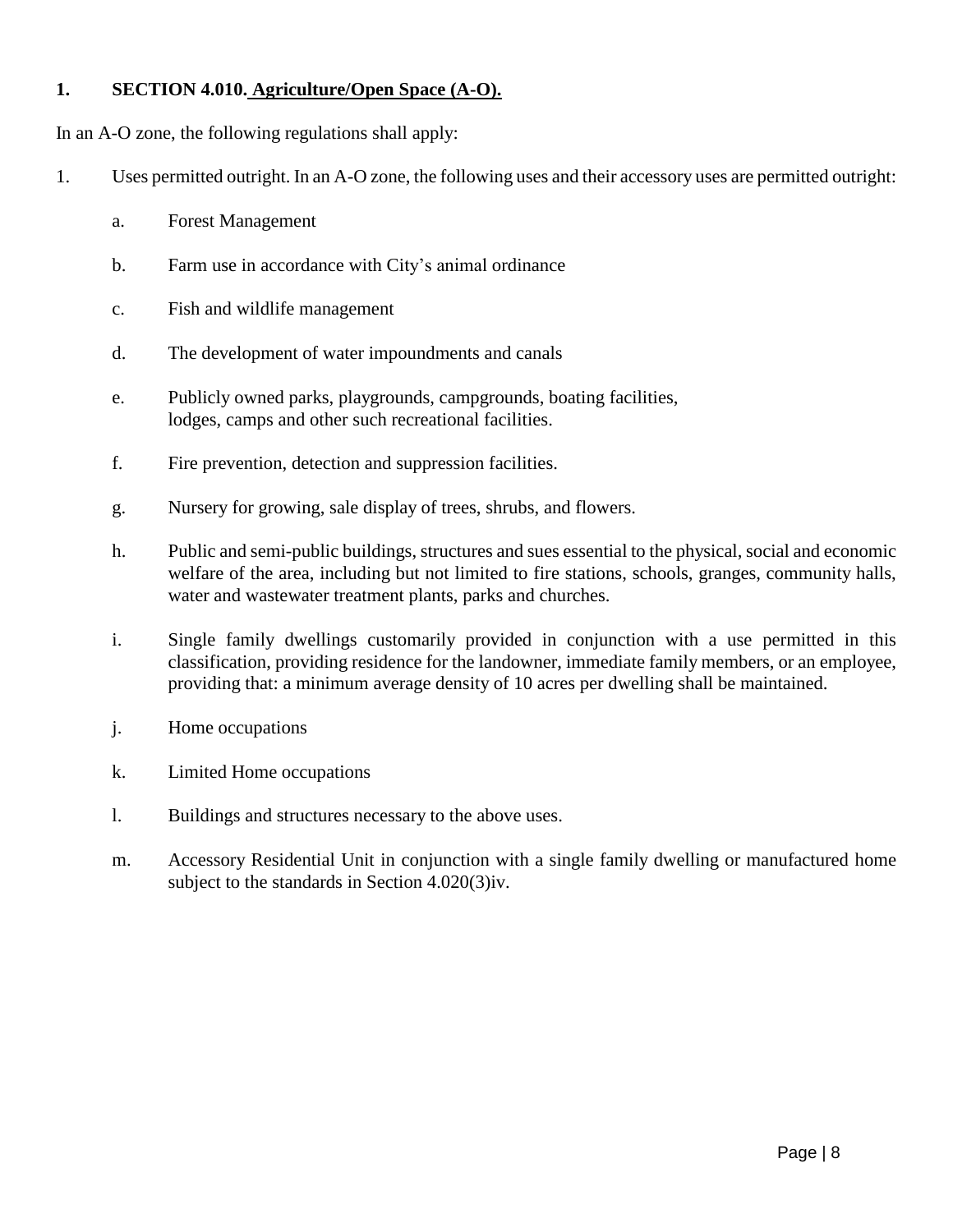# **2. SECTION 4.020. Residential Low Density Zone (R-L).**

- 1. Uses permitted outright. In an R-L zone the following uses and their accessory uses are permitted outright:
	- a. One single-family dwelling;
	- b. One Manufactured home;
	- c. Agricultural use of land provided that no livestock shall be kept on the premises without permit in accordance with city's animal ordinance.
	- d. Residential home.
	- e. Family Day Care Home.
	- f. Limited Home Occupation
	- g. Accessory Residential Unit in conjunction with a single-family dwelling or manufactured home subject to the standards in SECTION 4.020(3)iv.
- 2. Conditional uses permitted. In an R-L zone the following uses and their accessory uses may be permitted subject to the provisions of Article 7.
	- a. Cemetery
	- b. Church, non-profit religious, or philanthropic institution
	- c. Community Center
	- d. Governmental structure or use of land including but not limited to park, playground, fire station, or library
	- e. Home occupation
	- f. Hospital
	- g. Kindergarten, nursery, day nursery, or similar facility
	- h. Private golf course or country club, but excluding golf driving range, miniature golf course or similar facility
	- i. Private non-commercial recreational club such as tennis club, swimming club, or archery club, but excluding commercial amusement enterprises.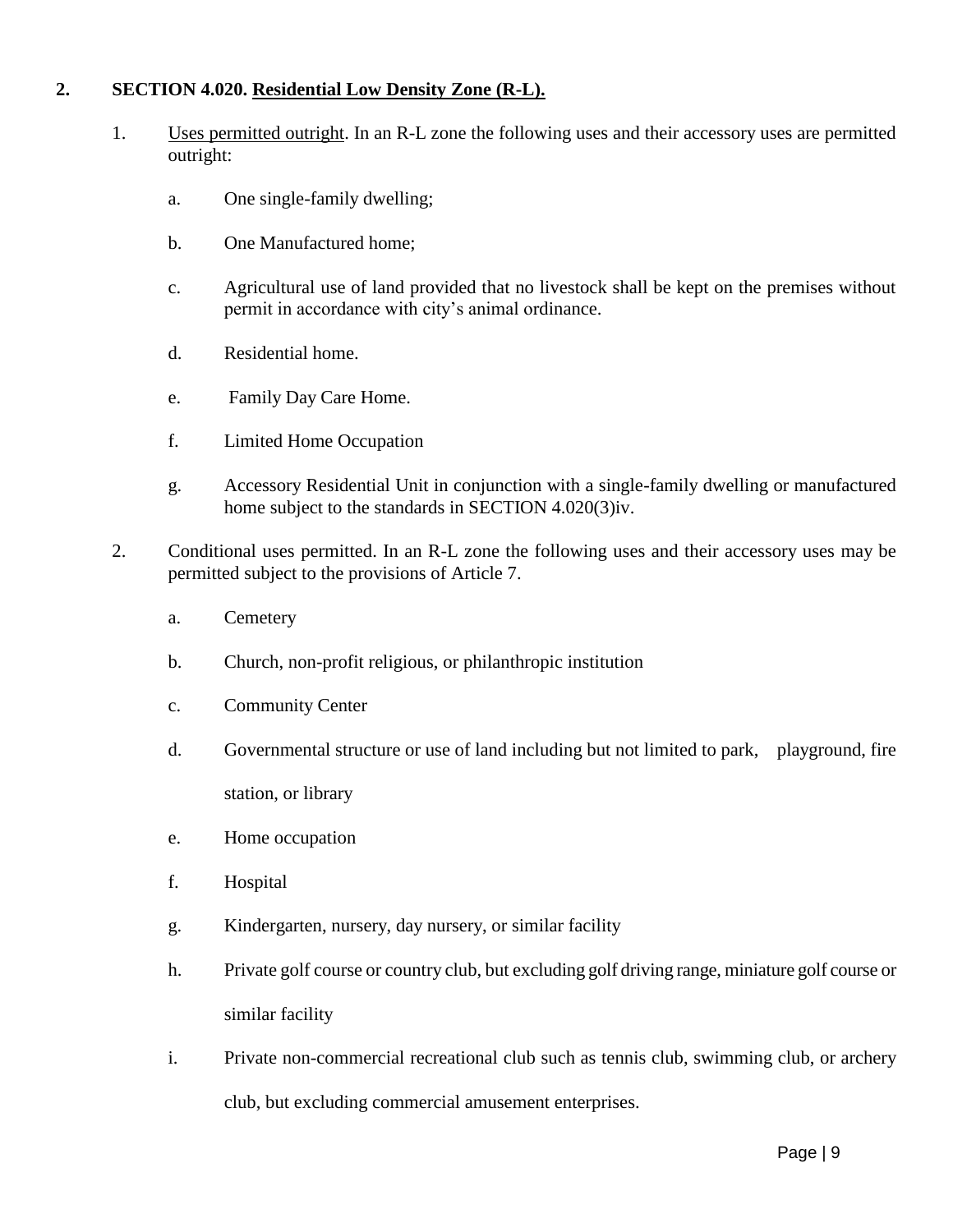- j. Private school offering curricula similar to public school
- k. Public utility facility
- l. Day Care Center
- m. Day Care Group Home
- n. Public and semi-public buildings, structures and uses essential to the physical, social and economic welfare of the area, including but not limited to fire stations, schools, granges, community halls, water and wastewater treatment plants and parks.
- o. Beekeeping, subject to the additional provisions of Section 5.130, Beekeeping.
- 3. Lot size and width. Except as provided in Sections 5.090 and 7.010, the minimum lot size and width in an R-L zone shall be as follows:
	- a. The minimum lot areas shall be:
		- (i) R-L-A 6,000 square feet
		- (ii) R-L-B 8,500 square feet
		- (iii) R-L-C 20,000 square feet
		- (iv) Accessory Residential Unit: shall not exceed one per single-family unit; may either be part of the primary residence, existing garage, accessory building, or a separate detached structure; maximum size is 1,000 square feet or no more than 50% of the gross floor area of the primary residence, whichever is less; the primary heat source shall be electric or gas, not wood; accessory dwelling units that were established illegally may be legalized, subject to City review and approval, by applying for a Planning Clearance Worksheet.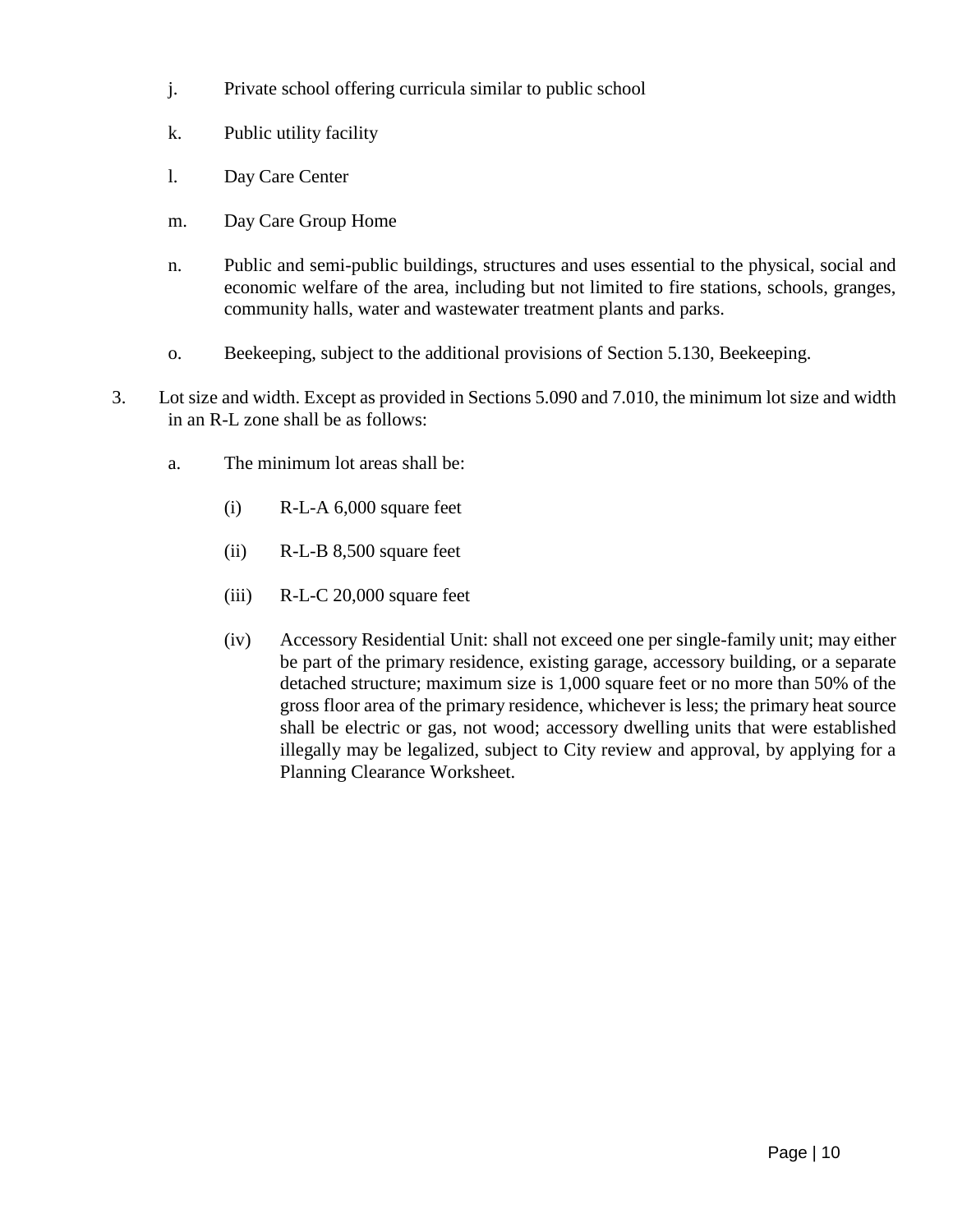# **SECTION 4.030. Residential Medium Density Zone (R-M).**

In an R-M zone the following regulations shall apply:

- 1. Uses permitted outright. In an R-M zone the following uses and their accessory uses are permitted outright.
	- a. Single-family dwelling
	- b. One manufactured home.
	- c. Two-family dwelling (duplexes)
	- d. Multi-family dwelling (limited up to four units only)
	- e. Limited Home Occupation
	- f. Accessory Residential Unit in conjunction with a single-family dwelling or manufactured home subject to the standards in SECTION 4.020(3)iv

### **SECTION 4.050. Public Reserve Zone (PR).**

In a Public Reserve zone the following regulations shall apply:

- 1. Purpose. The Public Reserve classification is intended to establish districts within which a variety of public service activities may be conducted without interference from inappropriate levels of residential, commercial, or industrial activities. It is intended to be applied primarily, though not exclusively, to publicly owned lands.
- 2. Uses Permitted Outright. In a Public Reserve zone the following uses and their accessory uses are permitted outright.
	- a. Farm uses
	- b. Parks, playgrounds, campgrounds, boating activities, golf courses, lodges, camps, and other such recreational facilities.
	- c. Public and private schools
	- d. Churches
	- e. Cemeteries
	- f. Hospitals, residential facilities, and nursing homes
	- g. Fish and wildlife management
	- h. Public and semi-public buildings, structures and uses essential physical, social and economic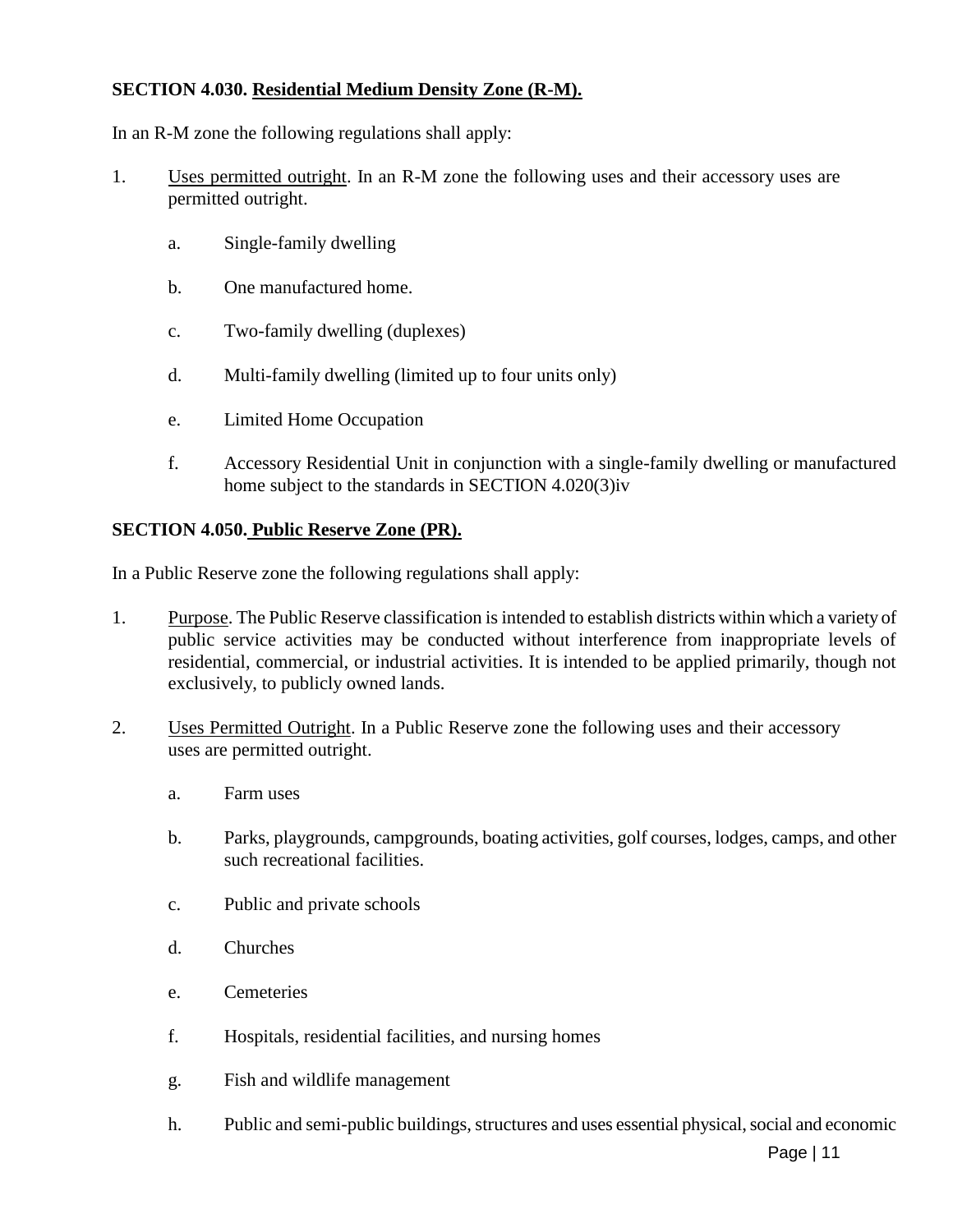welfare of the area, including but not limited to fire stations, schools, granges, community halls, water and wastewater treatment plants and parks.

- i. Single-family dwellings that are accessory to, and necessary for, a use permitted in the Public Reserve zone.
- j. Accessory Residential Unit in conjunction with a single-family dwelling or manufactured home subject to the standards in SECTION 4.020(3)iv

# **4. ARTICLE 5. SUPPLEMENTARY PROVISIONS**

**SECTION 5.030. Clear-Vision Areas.** In all residential zones a clear-vision area shall be maintained on the corners of all property at the intersection of two streets. However, the provisions of this section shall not apply to any of the following:

- a. a public utility pole; or,
- b. an official street sign, warning sign or signal.
- 1. A clear-vision area shall contain no planting, fence except for chain link or woven wire fences described below, wall, structure, or temporary or permanent obstruction exceeding four (4) feet in height, measured from the top of the curb, or where no curb exists, from the established street center line grade. Fences constructed of chain link or woven wire may be allowed exceeding four (4) feet where there is no obstruction in or around the fence, and the fence does not obstruct vision. Trees exceeding this height may be located in this area provided all branches and foliage are removed to a height of eight (8) feet above the grade. Plantings exceeding four (4) feet may be allowed in a clearvision area as long as the plantings do not obstruct vision.
- 2. Regardless of the side and rear yard requirements of the zone, an accessory structure in a residential zone may be built to within five (5) feet of a side or rear property line provided the structure is more thirty (30) feet from the street abutting the front yard and twenty (20) feet from the street abutting the street side yard, provided the structure is detached from all other buildings by ten (10) feet or more, and provided the structure does not exceed a height of fifteen (15) feet and an area of six hundred (600) square feet.
- 5. A single-family dwelling may be permitted as an accessory use to a use permitted in the Commercial or Industrial zones, provided it is located above the ground floor business building.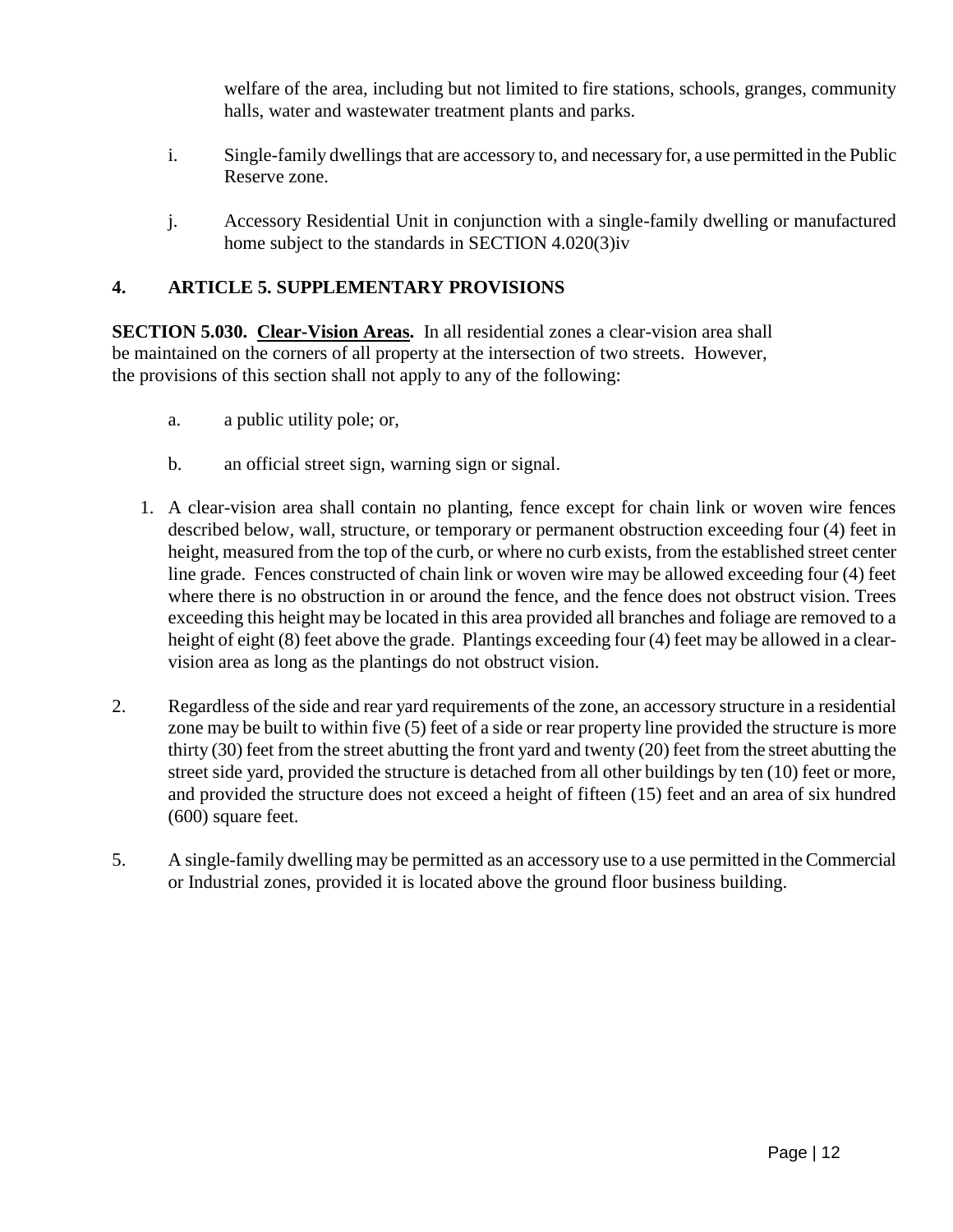# **ARTICLE 6. FLOODPLAIN DEVELOPMENT**

### **SECTION 6.010. Findings of Fact.**

#### 1. Statutory Authority

The State of Oregon has in ORS 197.175, delegated the responsibility to local governmental units to adopt floodplain management regulations designed to promote the public health, safety, and general welfare of its citizenry. Therefore, the City of Winston does ordain as follows:

- 2. Flood Losses Resulting from Periodic Inundation.
	- A. The flood hazard areas of the City of Winston are subject to periodic inundation which may result in loss of life and property, health and safety hazards, disruption of commerce and governmental services, extraordinary public expenditures for flood protection and relief, and impairment of the tax base, all of which adversely affect the public health, safety, and general welfare.
	- B. These flood loses may be caused by the cumulative effect of obstructions in special flood hazard areas which increase flood heights and velocities, and when inadequately anchored, cause damage in other areas. Uses that are inadequately floodproofed, elevated, or otherwise protected from flood damage also contribute to flood loss.

**SECTION 6.020. Statement of Purpose.** It is the purpose of this ordinance to promote the public health, safety and general welfare and to minimize those public and private losses due to flooding in specific areas, as described in paragraph 1, of Section 6.010, by provisions designed to:

- 1. Protect human life and health;
- 2. Minimize expenditure of public money and costly flood control projects;
- 3. Minimize the need for rescue and relief efforts associated with flooding and generally undertaken at the expense of the general public;
- 4. Control the alteration of floodplains, stream channels, and natural barriers which help accommodate or channel flood waters;
- 5. Minimize prolonged business interruptions;
- 6. Help maintain a stable tax base by providing for the sound use and development of areas of special flood hazard so as to minimize blight areas caused by flooding;
- 7. Minimize damage to public facilities and utilities such as water and gas mains; electric, telephone and sewer lines; and streets and bridges located in special flood hazard areas;
- 8. Notify potential buyers that the property is in a special flood hazard area;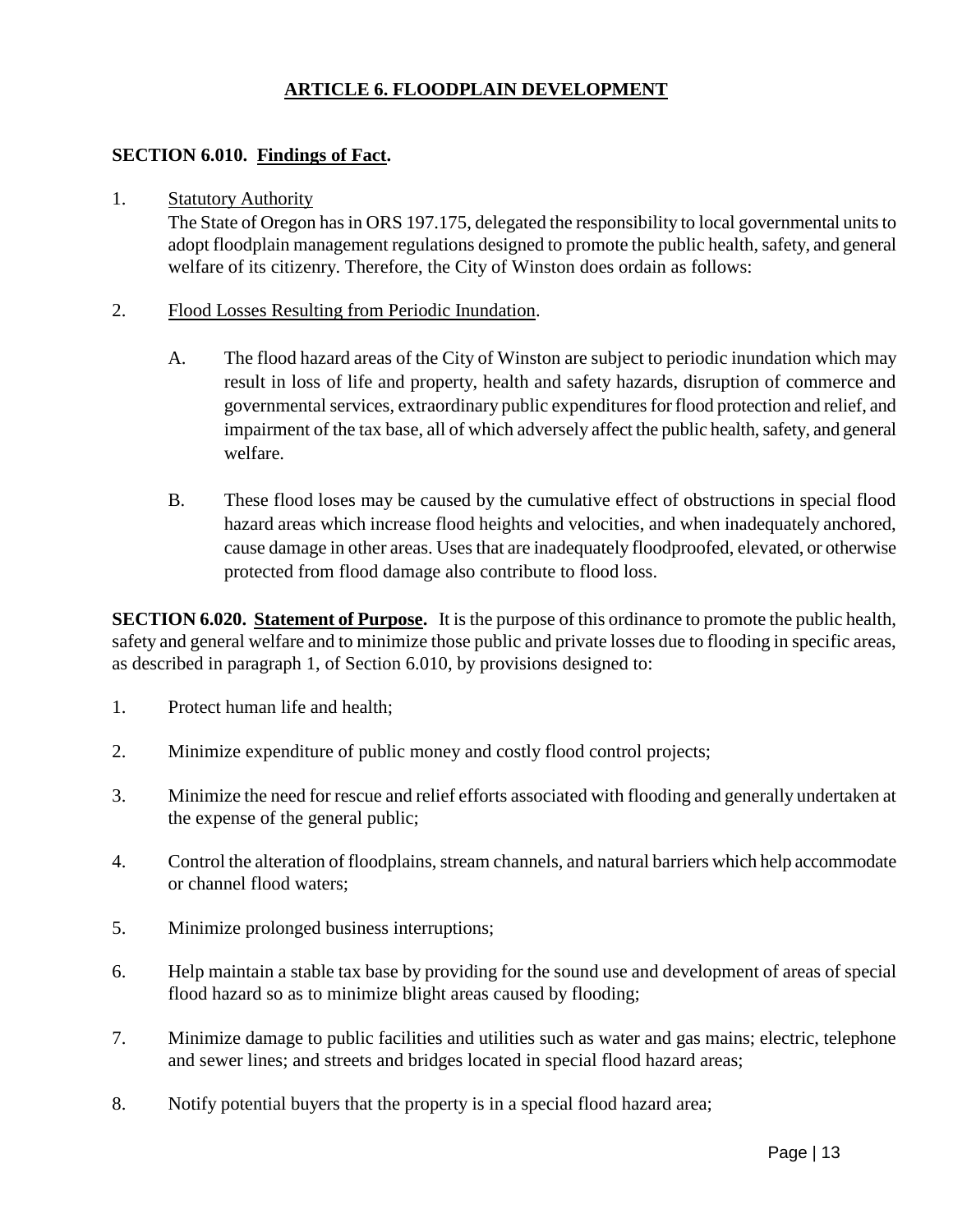- 9. Notify those who occupy special flood hazard areas that they assume responsibility for their actions
- 10. Participate in and maintain eligibility for flood insurance and disaster relief.

#### **SECTION 6.025 Methods of Reducing Flood Losses.**

In order to accomplish its purposes, this ordinance includes methods and provisions for:

- 1. Restricting or prohibiting uses which are dangerous to health, safety, and property due to water or erosion hazards, or which result in damaging increases in erosion or in flood heights or velocities;
- 2. Requiring that development vulnerable to floods, including facilities which serve such uses, be protected against flood damage at the time of initial construction;
- 3. Controlling the alteration of natural flood plains, stream channels, and natural protective barriers, which help accommodate or channel flood waters;
- 4. Controlling filling, grading, dredging, and other development which may increase flood damage;
- 5. Preventing or regulating the construction of flood barriers which will unnaturally divert flood waters or may increase flood hazards in other areas.

#### **SECTION 6.030 General Provisions.**

- 1. Lands to Which This Ordinance Applies. This ordinance shall apply to all areas of special flood hazards within the jurisdiction of City of Winston, Oregon.
- 2. Basis for Establishing the Areas of Special Flood Hazard. The special flood hazard areas identified by the Federal Insurance Administration in the scientific and engineering reports entitled "Flood Insurance Study for Douglas County, Oregon and Unincorporated Areas" dated February 17, 2010, with accompanying Flood Insurance Maps, are hereby adopted by reference and declared to be part of this ordinance. The Flood Insurance Study and Flood Insurance Rate Maps are on file at 201 NW Douglas Boulevard (City Hall), Winston, Oregon 97496. The best available information for flood hazard area identification as outlined in Section 6.050, paragraph 3, b, shall be the basis for regulation until a new FIRM is issued which incorporates the data utilized under Section 6.050, paragraph 3, b.
- 3. Coordination with State of Oregon Specialty Codes

Pursuant to the requirement established in ORS 455 that the City of Winston Douglas County Building Department administers and enforces the State of Oregon Specialty Codes, the City of Winston does hereby acknowledge that the Oregon Specialty Codes contain certain provisions that apply to the design and construction of buildings and structures located in special flood hazard areas. Therefore, this ordinance is intended to be administered and enforced in conjunction with the Oregon Specialty Codes.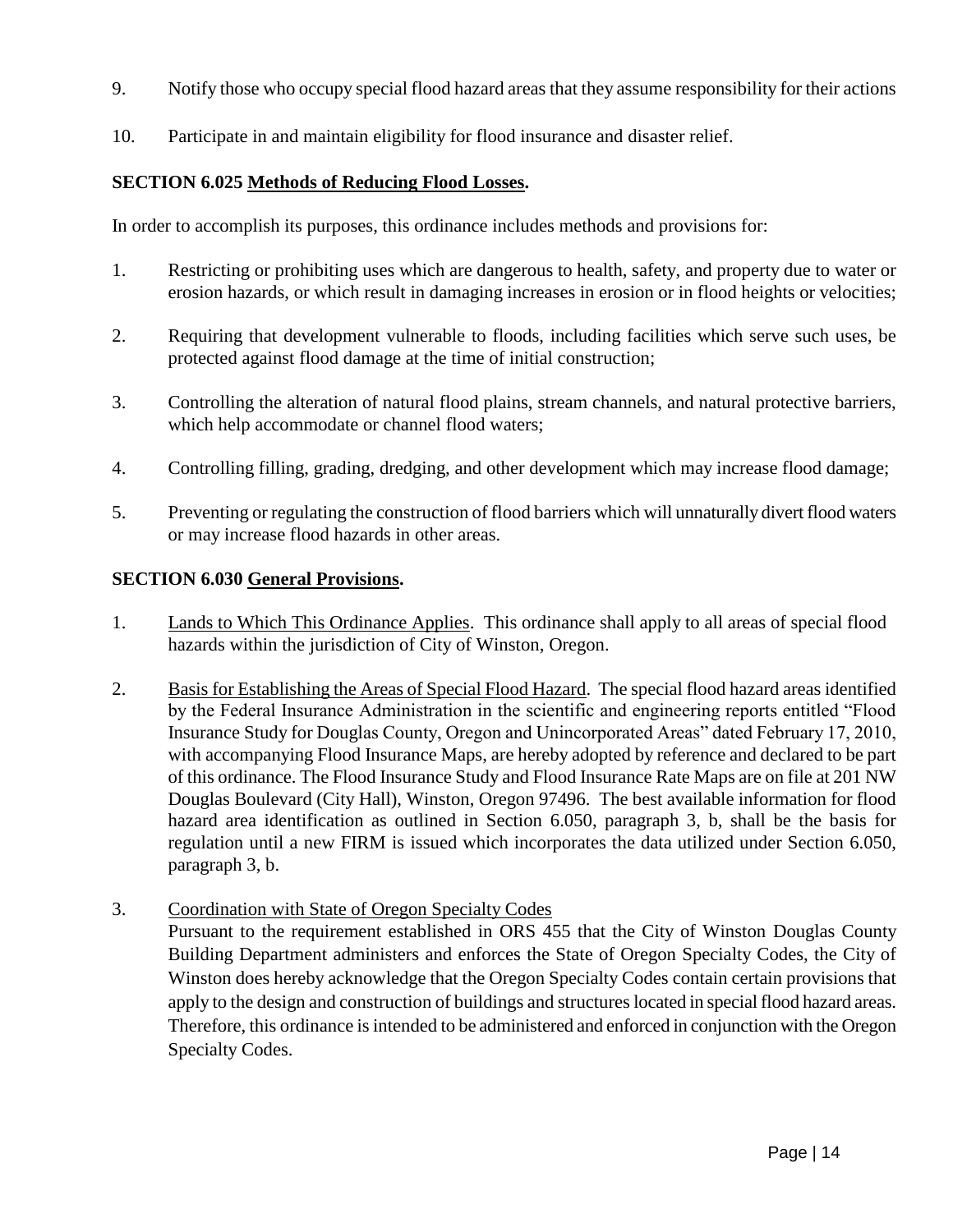# 4. Compliance

All development within special flood hazard areas is subject to the terms of this ordinance and required to comply with its provisions and all other applicable regulations.

- 5. Penalties For Noncompliance. No structure or land shall hereafter be constructed, located, extended, converted, or altered without full compliance with the terms of this ordinance and other applicable regulations. Violations of the provisions of this ordinance by failure to comply with any of its requirements (including violations of conditions and safeguards established in connection with conditions) shall constitute a penalty defined in Article 12 of this ordinance. Nothing contained herein shall prevent the City of Winston from taking such other lawful action as is necessary to prevent or remedy any violation.
- 6. Abrogation and Greater Restrictions. It is not intended by this ordinance to repeal, abrogate or impair any existing easements, covenants, or deed restrictions. However, where this ordinance and another ordinance, easement, covenant, or deed restriction conflict or overlap, whichever imposes the more stringent restriction shall prevail. All other ordinances inconsistent with this ordinance are hereby repealed to the extent of the inconsistency only.
- 7. Severability. This ordinance and the various parts thereof are hereby declared to be severable. If any section clause, sentence, or phrase of the Ordinance is held to be invalid or unconstitutional by any court of competent jurisdiction, then said holding shall in no way effect the validity of the remaining portions of this Ordinance.
- 8. Interpretation.

In the interpretation and application of this ordinance, all provisions shall be:

- (a) Considered as minimum requirements;
- (b) Liberally construed in favor of the governing body; and
- (c) Deemed neither to limit nor repeal any other powers granted under state statutes.
- 9. Warning and Disclaimer of Liability. The degree of flood protection required by this ordinance is considered reasonable for regulatory purposes and is based on scientific and engineering considerations. Larger floods can and will occur on rare occasions. Flood heights may be increased by man-made or natural causes. This ordinance does not imply that land outside the area of special flood hazards or uses permitted within such areas will be free from flooding or flood damages. This ordinance shall not create liability on the part of the City of Winston, any officer or employee thereof, or the Federal Insurance Administration, for any flood damages that result from reliance on this ordinance or any administrative decision lawfully made there under.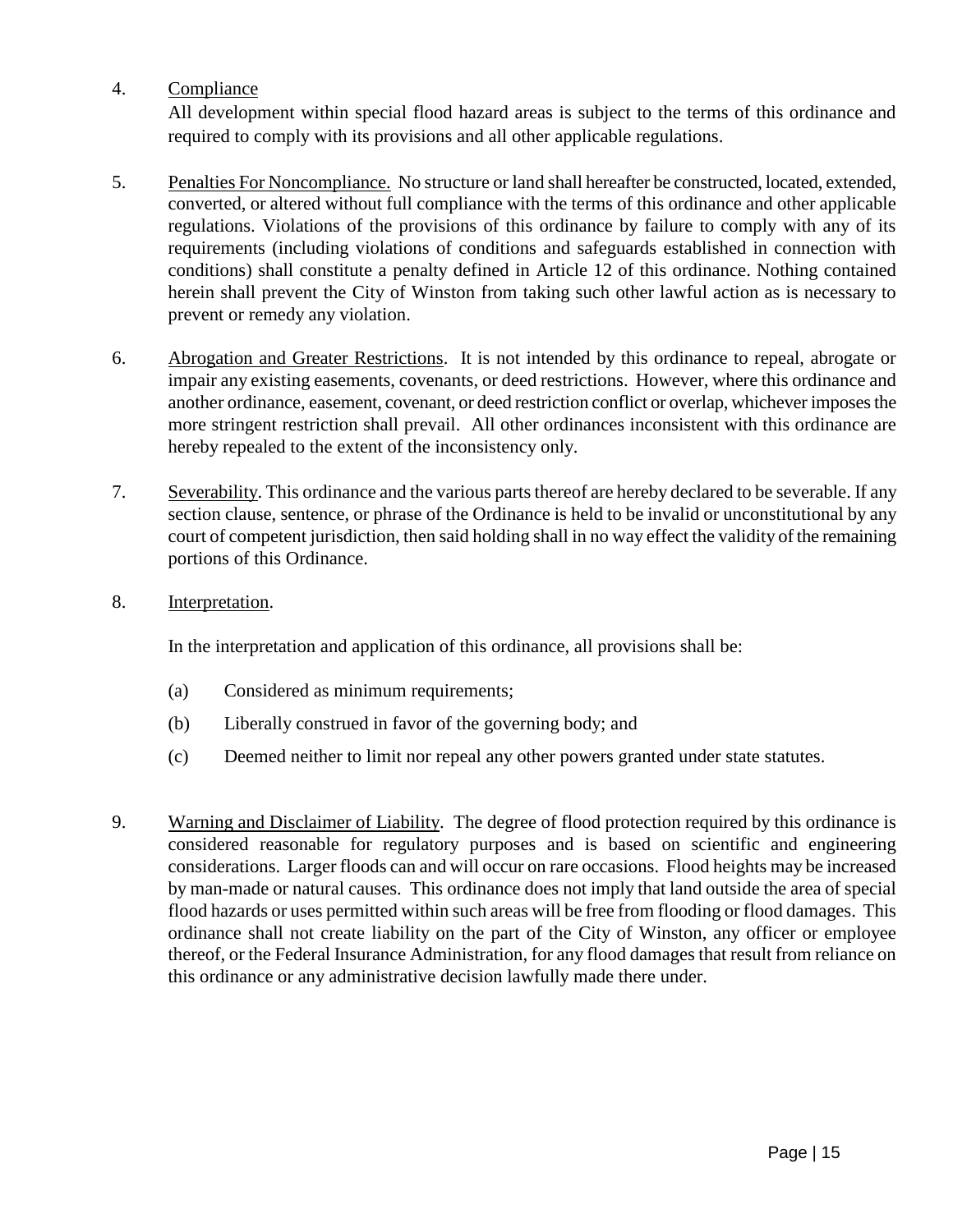### **SECTION 6.050. Administration.**

- 1. Establishment of Development Permit. A development permit shall be obtained before construction or development begins within any area of special flood hazard established in Section 6.040, paragraph 2. The permit shall be for all structures including manufactured homes, as set forth in the "definitions", and for all other development including fill and other activities, also as set forth in the definitions".
- 2. Designation of the Administrator. The City Manager is hereby appointed to administer and implement this ordinance by granting or denying development permit applications in accordance with its provisions. The Floodplain Administrator may delegate authority to implement these provisions.
- 3. Duties and Responsibilities of the Administrator. Duties of the City Manager or his delegated floodplain administrator shall include, but not be limited to:
	- a. Permit Review:

Review all development permits to determine that:

- (i). The permit requirements of this ordinance have been satisfied;
- (ii). All other required local, state, and federal permits have been obtained and approved.
- (iii). Review all development permits to determine if the proposed development is located in a floodway. If located in the floodway assure that the floodway provisions of this ordinance in section 6.090, paragraph 2 are met; and
- (iv). Review all development permits to determine if the proposed development is located in an area where Base Flood Elevation (BFE) data is available either through the Flood Insurance Study (FIS) or from another authoritative source. If BFE data is not available then ensure compliance with the provisions of sections 6.050, paragraph 4 and;
- (v). Provide to the City Manager the Base Flood Elevation (BFE) Freeboard of One foot is applicable to any building requiring a development permit for habitable structures.
- (vi). Review all development permit applications to determine if the proposed development qualifies as a substantial improvement as defined in section 1.020 of this ordinance.
- (vii). Review all development permits to determine if the proposed development activity is a watercourse alteration. If a watercourse alteration is proposed, ensure compliance with the provisions in section 6.050.6.
- (viii). Review all development permits to determine if the proposed development activity includes the placement of fill or excavation.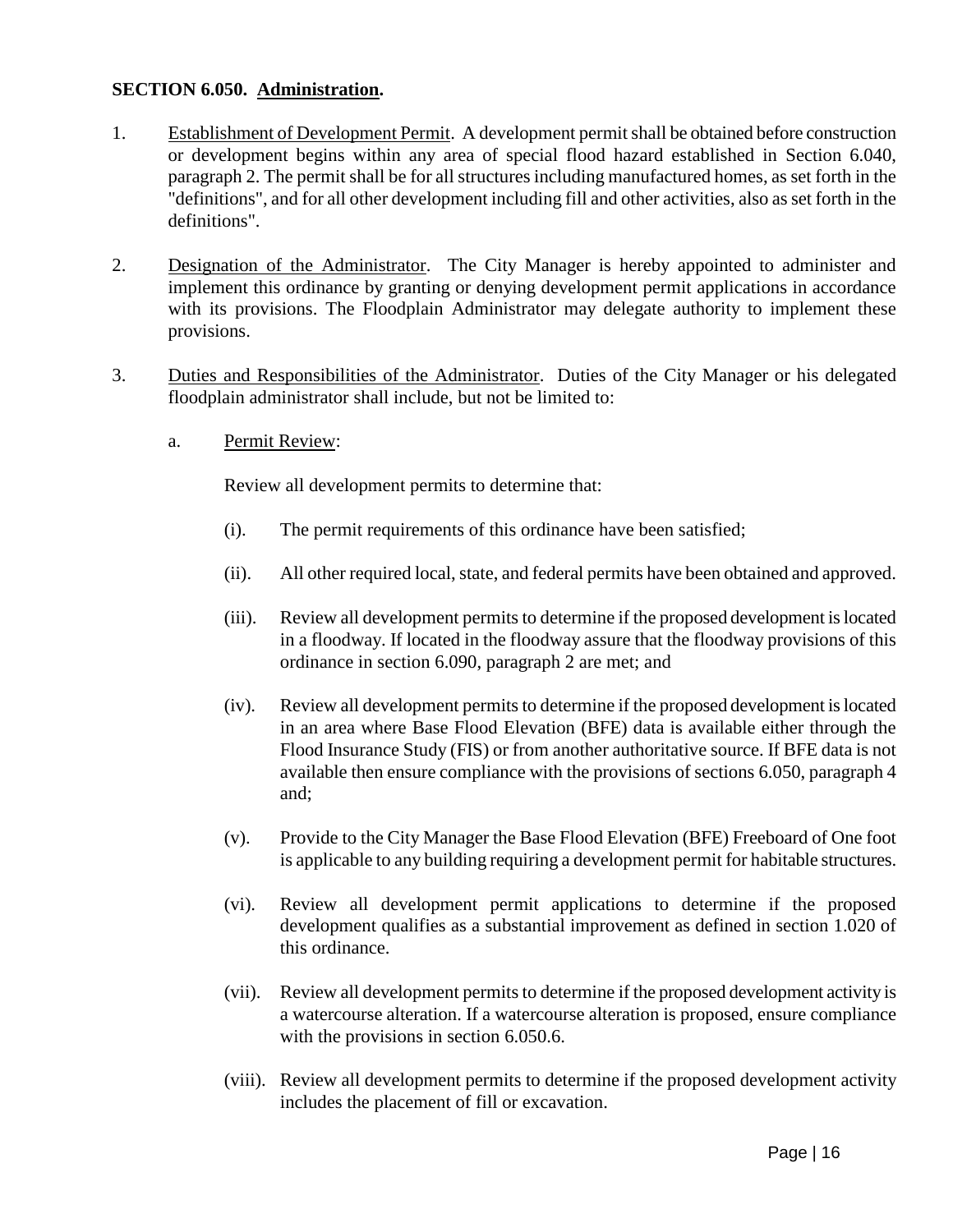- 4. Use of Other Base Flood Data (In A Zone). When base flood elevation data has not been provided (A Zone) in accordance with section 6.040, paragraph 2, BASIS FOR ESTABLISHING THE AREAS OF SPECIAL FLOOD HAZARD, the City Manager shall obtain, review, and reasonably utilize any base flood elevation and floodway data available from a federal, state or other source, in order to administer section 6.060.
	- a. The following information shall be obtained and maintained and shall be made available for public inspection as needed:
		- (i) Obtain, record, and maintain the actual elevation (in relation to mean sea level) of the lowest floor (including basements) and all attendant utilities of all new or substantially improved structures where Base Flood Elevation (BFE) data is provided through the Flood Insurance Study (FIS), Flood Insurance Rate Map (FIRM), or obtained in accordance with section 6.050, paragraph 4.
		- (ii) Obtain and record the elevation (in relation to mean sea level) of the natural grade of the building site for a structure prior to the start of construction and the placement of any fill and ensure that the requirements of sections 6.090, paragraph 2 and section 6.050 (b) are adhered to.
		- (iii) Upon placement of the lowest floor of a structure (including basement) but prior to further vertical construction, obtain documentation, prepared and sealed by a professional licensed surveyor or engineer, certifying the elevation (in relation to mean sea level) of the lowest floor (including basement).
		- (iv) Where base flood elevation data are utilized, obtain As-built certification of the elevation (in relation to mean sea level) of the lowest floor (including basement) prepared and sealed by a professional licensed surveyor or engineer, prior to the final inspection.
		- (v) Maintain all Elevation Certificates (EC) submitted to the City of Winston.
		- (vi) Obtain, record, and maintain the elevation (in relation to mean sea level) to which the structure and all attendant utilities were floodproofed for all new or substantially improved floodproofed structures where allowed under this ordinance and where Base Flood Elevation (BFE) data is provided through the FIS, FIRM, or obtained in accordance with section 6.050, paragraph 4.
		- (vii) Maintain all floodproofing certificates required under this ordinance;
		- (viii) Record and maintain all variance actions, including justification for their issuance;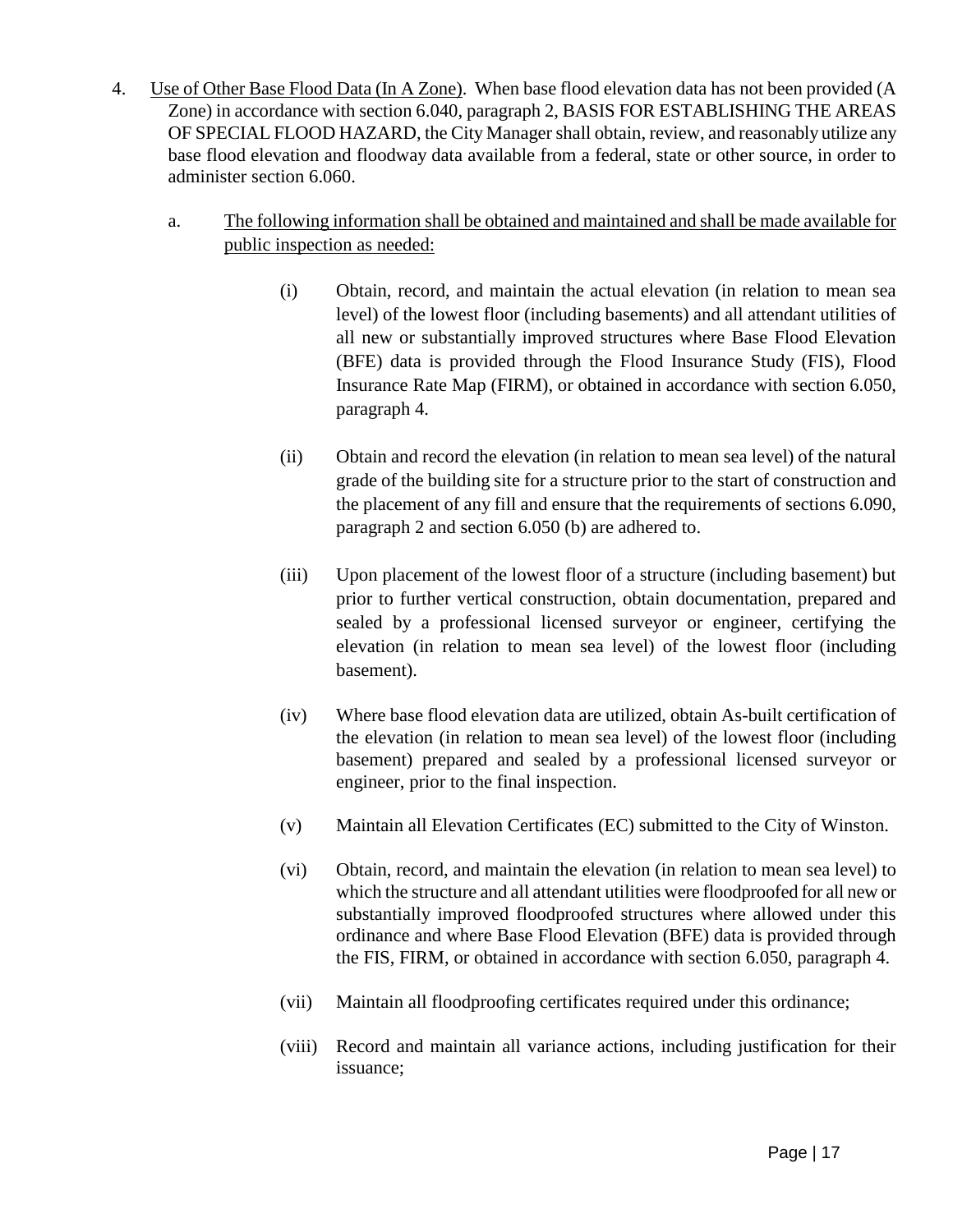- (x) Obtain and maintain all hydrologic and hydraulic analyses performed as required under section 6.080, paragraph 5.
- (xi) Record and maintain all Substantial Improvement and Substantial Damage calculations and determinations as required under section 6.090, paragraph 2.
- (xii) Maintain for public inspection all records pertaining to the provisions of this ordinance.

### 5. Community Boundary Alterations

The Floodplain Administrator shall notify the Federal Insurance Administrator in writing whenever the boundaries of the community have been modified by annexation or the community has otherwise assumed authority or no longer has authority to adopt and enforce floodplain management regulations for a particular area, to ensure that all Flood Hazard Boundary Maps (FHBM) and Flood Insurance Rate Maps (FIRM) accurately represent the community's boundaries. Include within such notification a copy of a map of the community suitable for reproduction, clearly delineating the new corporate limits or new area for which the community has assumed or relinquished floodplain management regulatory authority.

#### 6. **Alteration of Watercourses:**

- a. Notify adjacent communities, the Department of State Lands, the Department of Land Conservation and Development and other appropriate state and federal agencies, prior to any alteration or relocation of a watercourse, and submit evidence of such notification to the Federal Insurance Administration**.** This notification shall be provided by the applicant to the Federal Insurance Administration as a Letter of Map Revision (LOMR) along with either:
- b. Require that maintenance is provided within the altered or relocated portion of said watercourse so that the flood carrying capacity is not diminished. Require that the flood carrying capacity within the altered or relocated portion of said watercourse is maintained.
- c. A proposed maintenance plan to assure the flood carrying capacity within the altered or relocated portion of the watercourse is maintained; or
- d. Certification by a registered professional engineer that the project has been designed to retain its flood carrying capacity without periodic maintenance.

The applicant shall be required to submit a Conditional Letter of Map Revision (CLOMR) when required under section 6.050, paragraph 7. Ensure compliance with all applicable requirements in sections 6.050, paragraph 6 and 7.

- e. Interpretation of FIRM Boundaries. Make interpretations where needed, as to exact location of the boundaries of the areas of special flood hazards (e.g., where there appears to be a conflict between a mapped boundary and actual field conditions).
- f. Appeals. The Planning Commission, as established by the City of Winston, shall hear and decide appeals and requests for variances from the requirements of this ordinance. Such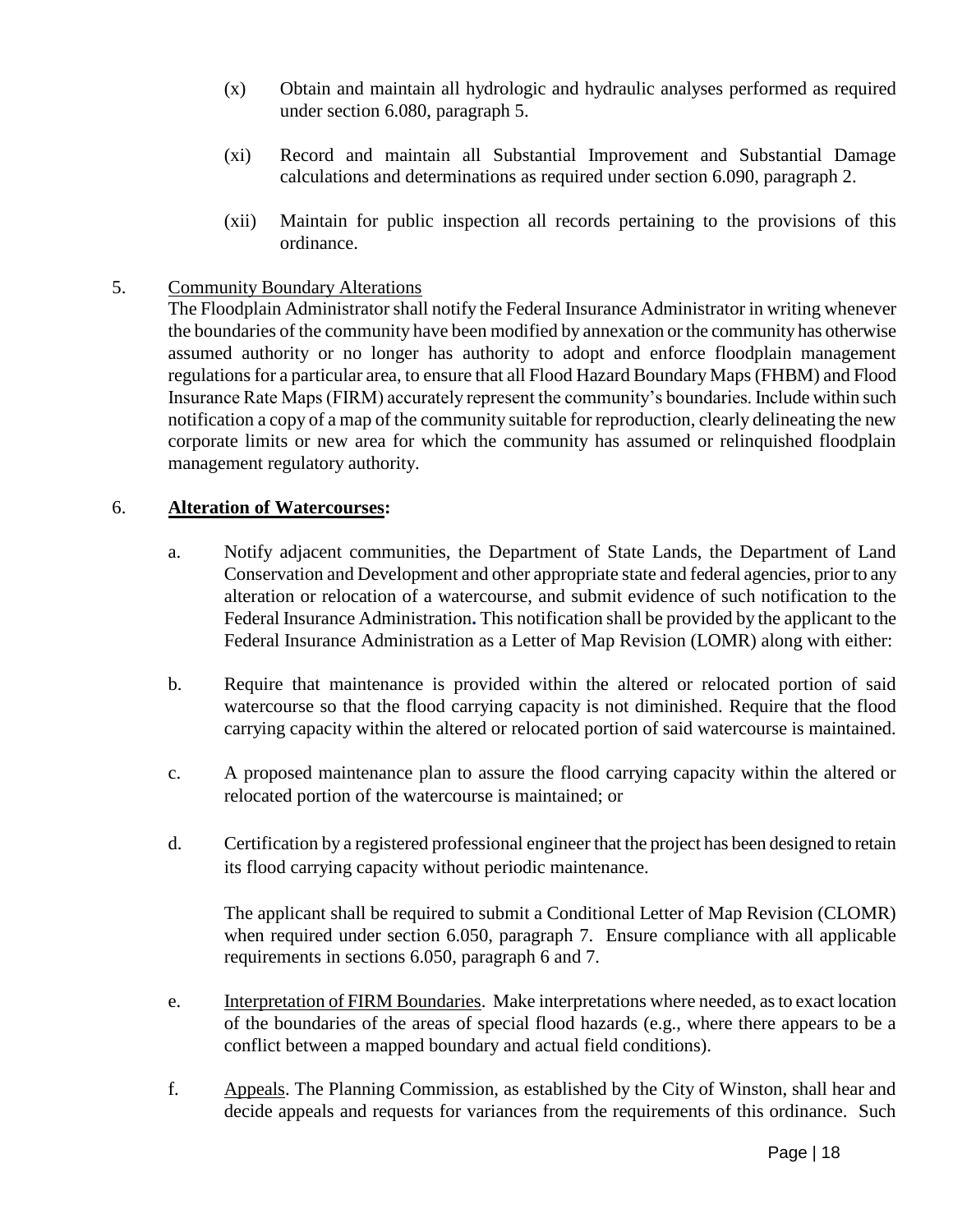appeals shall be granted consistent with the standards of Section 60.6 of the Rules and Regulations of the National Flood Insurance Program (44 CFR 59-76).

(viii) Requirement to Submit New Technical Data

A community's base flood elevations may increase or decrease resulting from physical changes affecting flooding conditions. As soon as practicable, but not later than six months after the date such information becomes available, a community shall notify the Federal Insurance Administrator of the changes by submitting technical or scientific data in accordance with Section 44 of the Code of Federal Regulations (CFR), Sub-Section 65.3. The community may require the applicant to submit such data and review fees required for compliance with this section through the applicable FEMA Letter of Map Change (LOMC) process.

- a. The Floodplain Administrator shall require a Conditional Letter of Map Revision prior to the issuance of a floodplain development permit for:
	- i. Proposed floodway encroachments that increase the base flood elevation; and;
	- ii. Proposed development which increases the base flood elevation by more than one foot in areas where FEMA has provided base flood elevations but no floodway.
- b. An applicant shall Notify FEMA within six (6) months of project completion when an applicant has obtained a Conditional Letter of Map Revision (CLOMR) from FEMA. This notification to FEMA shall be provided as a Letter of Map Revision (LOMR).

# (ix) Substantial Improvement and Substantial Damage Assessments and Determinations

- Conduct Substantial Improvement (SI) (as defined in section 6.030) reviews for all structural development proposal applications and maintain a record of SI calculations within permit files in accordance with section 6.050, paragraph 4 . Conduct Substantial Damage (SD) (as defined in section 1.020 in this ordinance) assessments when structures are damaged due to a natural hazard event or other causes. Make SD determinations whenever structures within the special flood hazard area (as established in section 6.040, paragraph 2) are damaged to the extent that the cost of restoring the structure to its before damaged condition would equal or exceed 50 percent of the market value of the structure before the damage occurred.
- (x) Floodplain Development Permit Required A development permit shall be obtained before construction or development begins within any area horizontally within the special flood hazard area established in section 6.040, paragraph 2. The development permit shall be required for all structures, including manufactured homes, and for all other development, as defined in section 1.020 in this ordinance, including fill and other development activities.
- (xi) Application for Development Permit

Application for a development permit may be made on forms furnished by the Floodplain Administrator and may include, but not be limited to, plans in duplicate drawn to scale showing the nature, location, dimensions, and elevations of the area in question; existing or proposed structures,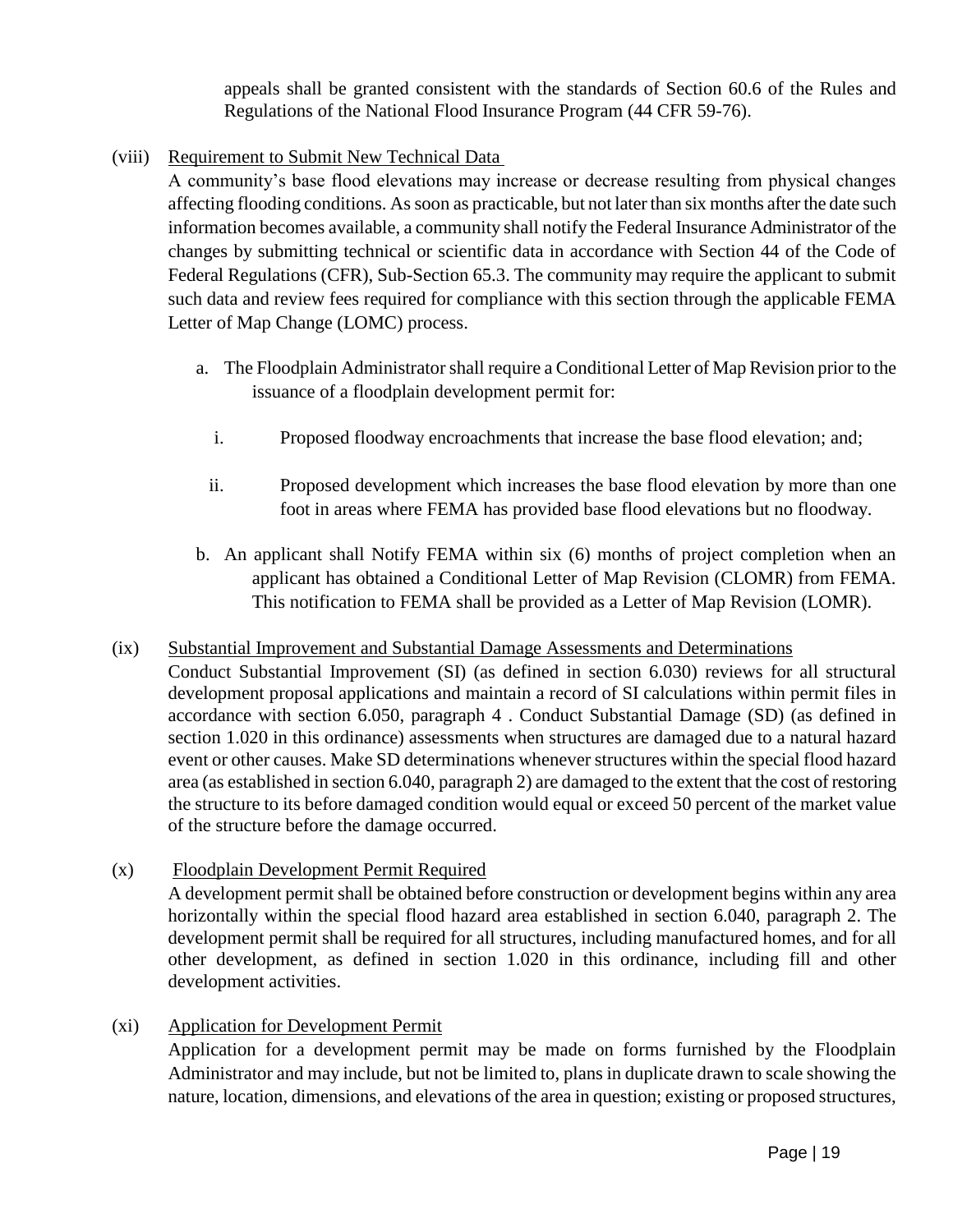fill, storage of materials, drainage facilities, and the location of the foregoing. Specifically the following information is required:

- a. In riverine flood zones, the proposed elevation (in relation to mean sea level), of the lowest floor (including basement) and all attendant utilities of all new and substantially improved structures; in accordance with the requirements of section 6.050, paragraph 4 (a).
- b. Proposed elevation in relation to mean sea level to which any non-residential structure will be floodproofed.
- c. Certification by a registered professional engineer or architect licensed in the State of Oregon that the floodproofing methods proposed for any nonresidential structure meet the floodproofing criteria for nonresidential structures in section 6.070, paragraph 6 and 7.
- d. Description of the extent to which any watercourse will be altered or relocated.
- e. Base Flood Elevation data for subdivision proposals or other development when required per sections 6.050 (3) and 6.060, paragraph 2.
- f. Substantial improvement calculation for any improvement, addition, reconstruction, renovation, or rehabilitation of an existing structure.
- g. The amount and location of any fill or excavation activities proposed.

# (xii) Variance Procedure

The issuance of a variance is for floodplain management purposes only. Flood insurance premium rates are determined by federal statute according to actuarial risk and will not be modified by the granting of a variance.

# (xiii) Conditions for Variance

- a. Generally, variances may be issued for new construction and substantial improvements to be erected on a lot of one-half acre or less in size contiguous to and surrounded by lots with existing structures constructed below the base flood level, in conformance with the provisions of sections 6.060 paragraph 12 (C), and paragraph 13. As the lot size increases beyond one-half acre, the technical justification required for issuing a variance increases.
- b. Variances shall only be issued upon a determination that the variance is the minimum necessary, considering the flood hazard, to afford relief.
- c. Variances shall not be issued within any floodway if any increase in flood levels during the base flood discharge would result.
- d. Variances shall only be issued upon:
	- i. A showing of good and sufficient cause;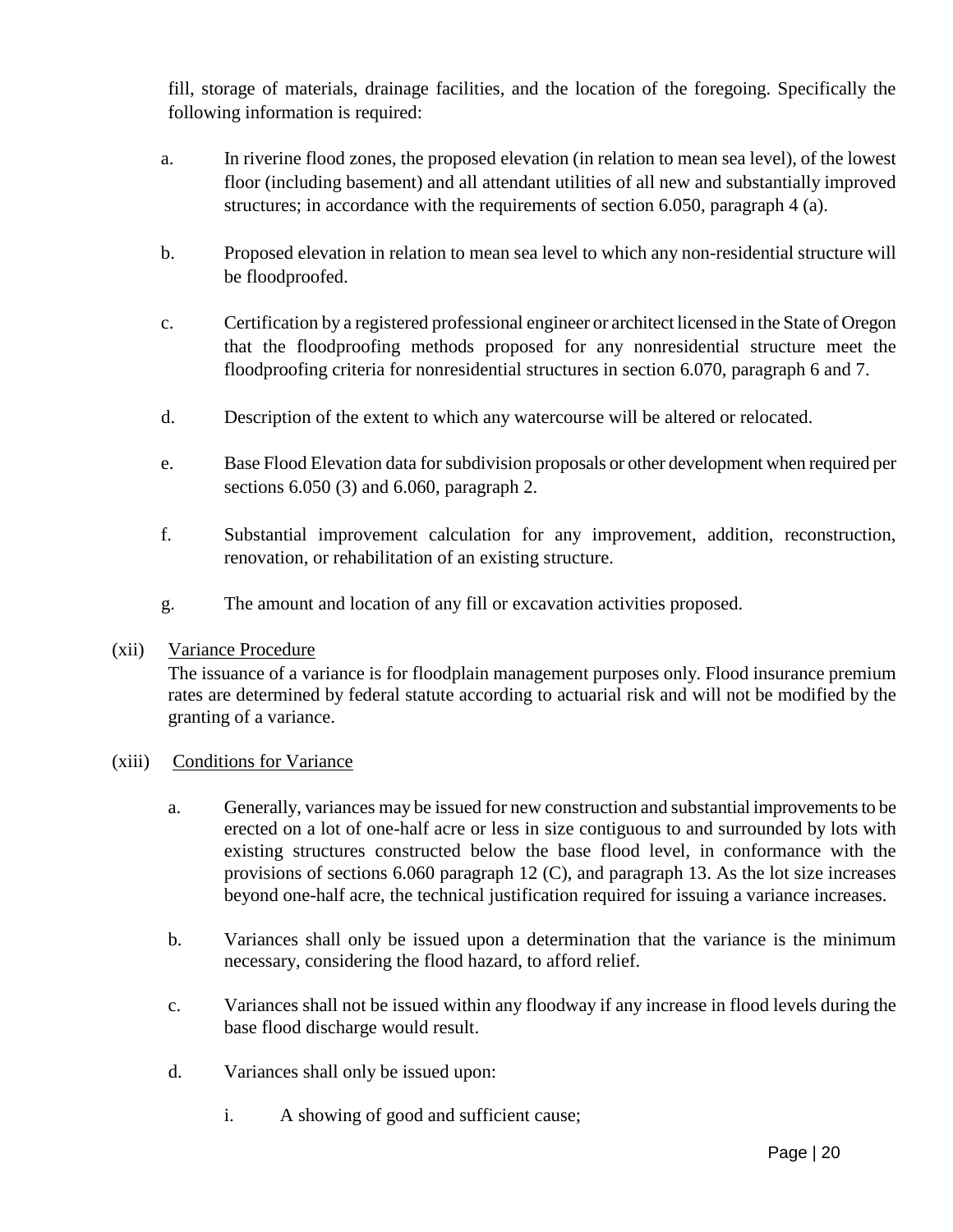- ii. A determination that failure to grant the variance would result in exceptional hardship to the applicant;
- iii. A determination that the granting of a variance will not result in increased flood heights, additional threats to public safety, extraordinary public expense, create nuisances, cause fraud on or victimization of the public, or conflict with existing laws or ordinances.
- iv. Variances may be issued by a community for new construction and substantial improvements and for other development necessary for the conduct of a functionally dependent use provided that the criteria of section 6.060, paragraph  $12(((B) - (D)$  are met, and the structure or other development is protected by methods that minimize flood damages during the base flood and create no additional threats to public safety.

# (xiv) Variance Notification

Any applicant to whom a variance is granted shall be given written notice that the issuance of a variance to construct a structure below the Base Flood Elevation will result in increased premium rates for flood insurance and that such construction below the base flood elevation increases risks to life and property. Such notification and a record of all variance actions, including justification for their issuance shall be maintained in accordance with section 6.050, paragraph 4 (a).

### **SECTION 6.060. Provisions for Flood Hazard Reduction.**

- 1. General Standards. In all areas of special flood hazards areas, the following standards shall be adhered to:
	- a. Alteration of Watercourses:

Require that the flood carrying capacity within the altered or relocated portion of said watercourse is maintained. Require that maintenance is provided within the altered or relocated portion of said watercourse to ensure that the flood carrying capacity is not diminished. Require compliance with section 6.050, paragraph 6.

- b. Anchoring:
	- i. All new construction and substantial improvements shall be anchored to prevent floatation, collapse or lateral movement of the structure resulting from hydrodynamic and hydrostatic loads, including the effects of buoyancy.
	- ii. All manufactured homes shall be anchored per section 6.070, paragraph 4.
- c. Construction Materials and Methods:
	- i. All new construction and substantial improvements shall be constructed with materials and utility equipment resistant to flood damage.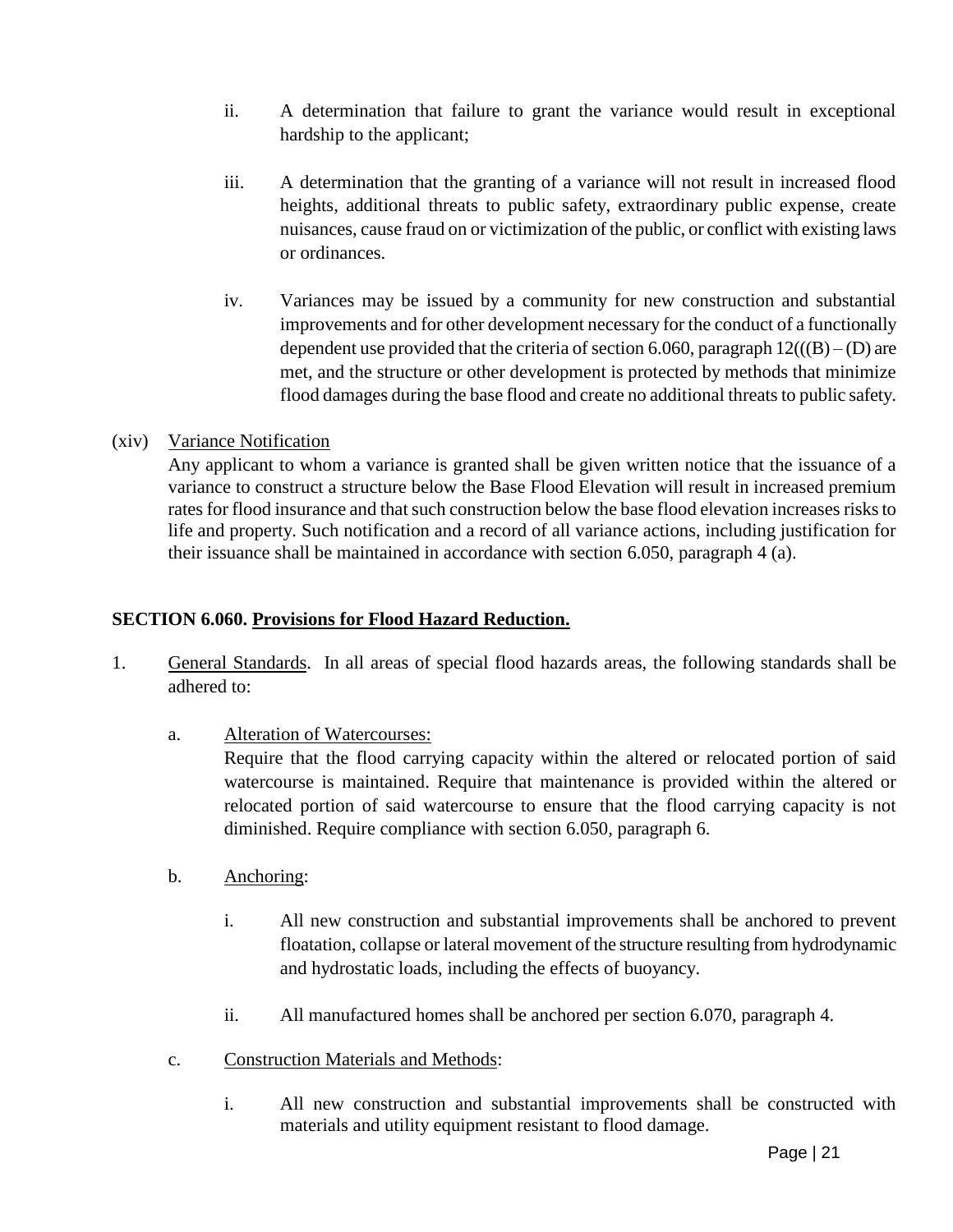- ii. All new construction and substantial improvements shall be constructed using methods and practices that minimize flood damage.
- d. Water Supply, Sanitary Sewer, and On-Site Water Disposal System:
	- i. All new and replacement water supply systems shall be designed to minimize or eliminate infiltration of flood waters into the system.
	- ii. New and replacement sanitary sewage systems shall be designed to minimize or eliminate infiltration of flood waters into the systems and discharge from the systems into flood waters.
	- iii. On-site waste disposal systems shall be located to avoid impairment to them or contamination from them during flooding consistent with the Oregon Department of Environmental Quality.
- e. Electrical, Mechanical, Plumbing, and Other Equipment

Electrical, heating, ventilating, air-conditioning, plumbing, duct systems, and other equipment and service facilities shall be elevated at or above the base flood level, utility units can be placed at or above BFE, or shall be designed and installed to prevent water from entering or accumulating within the components and to resist hydrostatic and hydrodynamic loads and stresses, including the effects of buoyancy, during conditions of flooding. In addition, electrical, heating, ventilating, air-conditioning, plumbing, duct systems, and other equipment and service facilities shall:

- i. If replaced as part of a substantial improvement shall meet all the requirements of this section.
- f. Tanks
	- i. Underground tanks shall be anchored to prevent flotation, collapse and lateral movement under conditions of the base flood.
	- ii. Above-ground tanks shall be installed at or above the base flood level utility units can be placed at or above BFE, or shall be anchored to prevent flotation, collapse, and lateral movement under conditions of the base flood**.**

# 2. Subdivision Proposals:

- i. All subdivision proposals shall be consistent with the need to minimize flood damage.
- ii. All new subdivision proposals and other proposed new developments (including proposals for manufactured home parks and subdivisions) shall:
- iii. Be consistent with the need to minimize flood damage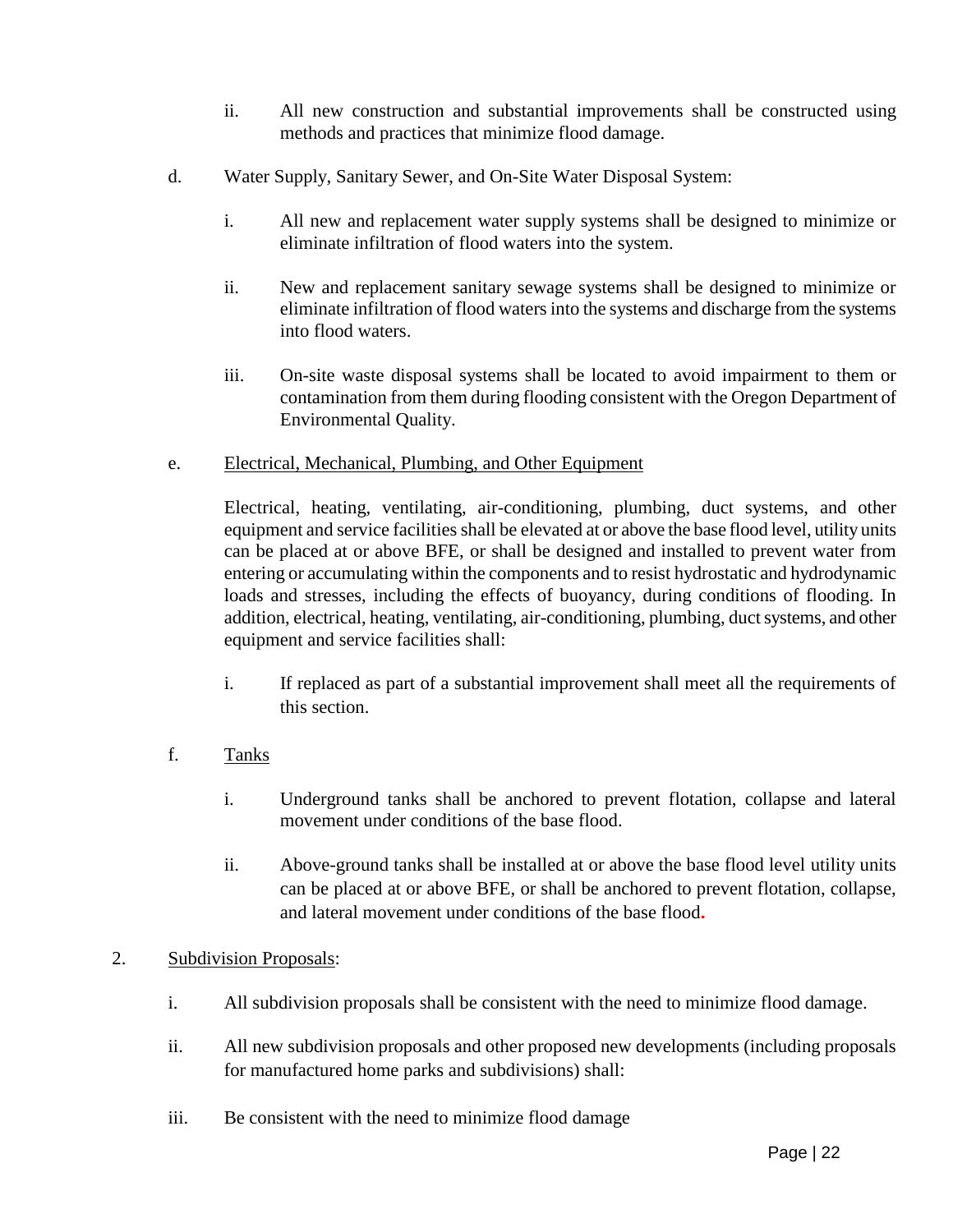- iv. Have public utilities and facilities such as sewer, gas, electrical, and water systems located and constructed to minimize or eliminate flood damage.
- v. Have adequate drainage provided to reduce exposure to flood hazards.
- vi. All new subdivision proposals and other proposed new developments (including proposals for manufactured home parks and subdivisions) greater than 50 lots or 5 acres, whichever is the lesser, shall include within such proposals, Base Flood Elevation data.

### 3. Review of Building Permits:

- a. When Base Flood Elevation data has not been provided in accordance with section 6.050, paragraph 4, the local floodplain administrator shall obtain, review, and reasonably utilize any Base Flood Elevation data available from a federal, state, or other source, in order to administer section 6.050. All new subdivision proposals and other proposed new developments (including proposals for manufactured home parks and subdivisions) must meet the requirements of section 6.060, paragraph 2.
- b. Base Flood Elevations shall be determined for development proposals that are 5 acres or more in size or are 50 lots or more, whichever is lesser in any A zone that does not have an established base flood elevation. Development proposals located within a riverine unnumbered A Zone shall be reasonably safe from flooding; the test of reasonableness includes use of historical data, high water marks, FEMA provided Base Level Engineering data, and photographs of past flooding, etc where available. Unless an Oregon registered professional engineer certifies to the City of Winston and other agencies, which will require a permit for the proposed development that the cumulative effect of the proposed development and anticipated development, when combined with all other existing and anticipated development, will not increase the water surface elevation of the base flood more than one foot. Failure to elevate at least two feet above grade in these zones may result in higher insurance rates.

#### 4. Structures Located in Multiple or Partial Flood Zones

- a. In coordination with the State of Oregon Specialty Codes:
	- i. When a structure is located in multiple flood zones on the community's Flood Insurance Rate Maps (FIRM) the provisions for the more restrictive flood zone shall apply.
	- ii. When a structure is partially located in a special flood hazard area, the entire structure shall meet the requirements for new construction and substantial improvements.
- 5. Specific Standards. In all areas of special flood hazards where the base flood elevation data has been provided as set forth in section 6.030, paragraph 2, BASIS FOR ESTABLISHING THE AREAS OF SPECIAL FLOOD HAZARD, or Section 6.040, paragraph 3, b, USE OF OTHER BASE FLOOD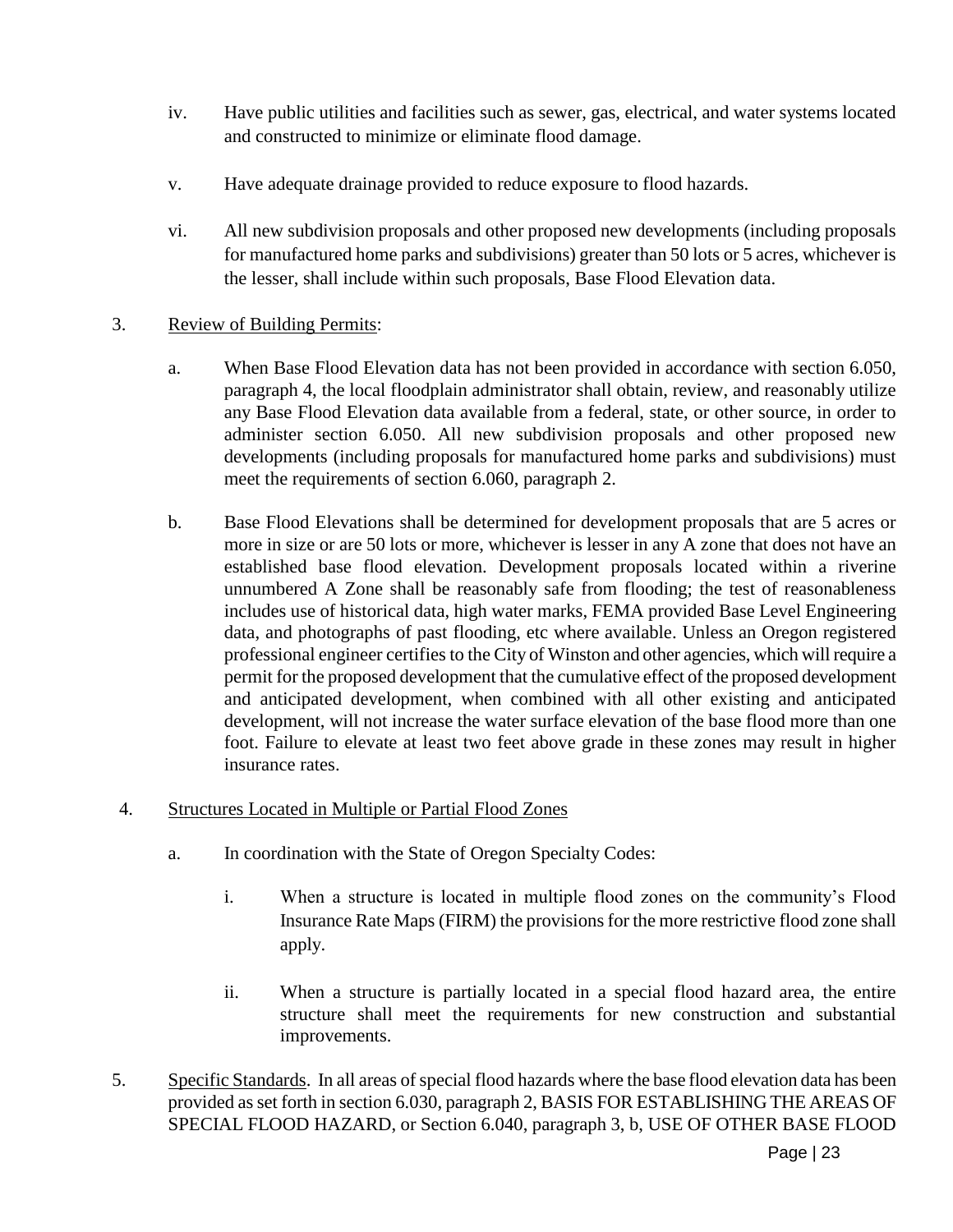DATA (In A Zone), the following provisions are required: These specific standards shall apply to all new construction and substantial improvements in addition to the General Standards contained in section 1.020 of this ordinance.

#### 6. Flood Openings

All new construction and substantial improvements with fully enclosed areas below the lowest floor (excluding basements) are subject to the following requirements.

- 1. Enclosed areas below the Base Flood Elevation, including crawl spaces shall:
	- i. Be designed to automatically equalize hydrostatic flood forces on walls by allowing for the entry and exist of floodwaters;
	- ii. Be used solely for parking, storage, or building access;
	- iii. Be certified by a registered professional engineer or architect or meet or exceed all of the following minimum criteria:
	- iv. A minimum of two openings,
	- v. The total net area of non-engineered openings shall be not less than one (1) square inch for each square foot of enclosed area, where the enclosed area is measured on the exterior of the enclosure walls,
	- vi. The bottom of all openings shall be no higher than one foot above grade.
	- vii. Openings may be equipped with screens, louvers, valves, or other coverings or devices provided that they shall allow the automatic flow of floodwater into and out of the enclosed areas and shall be accounted for in the determination of the net open area.
	- viii. All additional higher standards for flood openings in the State of Oregon Residential Specialty Codes Section R322.2.2 shall be complied with when applicable by the Douglas County Building Department.

# **SECTION 6.070. Provisions for Construction in the Floodplain.**

1. Residential Construction. New construction and substantial improvement of any residential structure shall have the lowest floor, including basement, elevated one (1) foot above the base flood elevation. Enclosed areas below the lowest floor shall comply with the flood openings requirements in section 6.060 (6). The lowest floor that are subject to flooding are prohibited, or shall be designed to automatically equalize hydrostatic flood forces on exterior walls by allowing for the entry and exit of floodwaters. Designs for meeting this requirement must either be certified by a registered professional engineer or architect or must meet or exceed the following minimum criteria: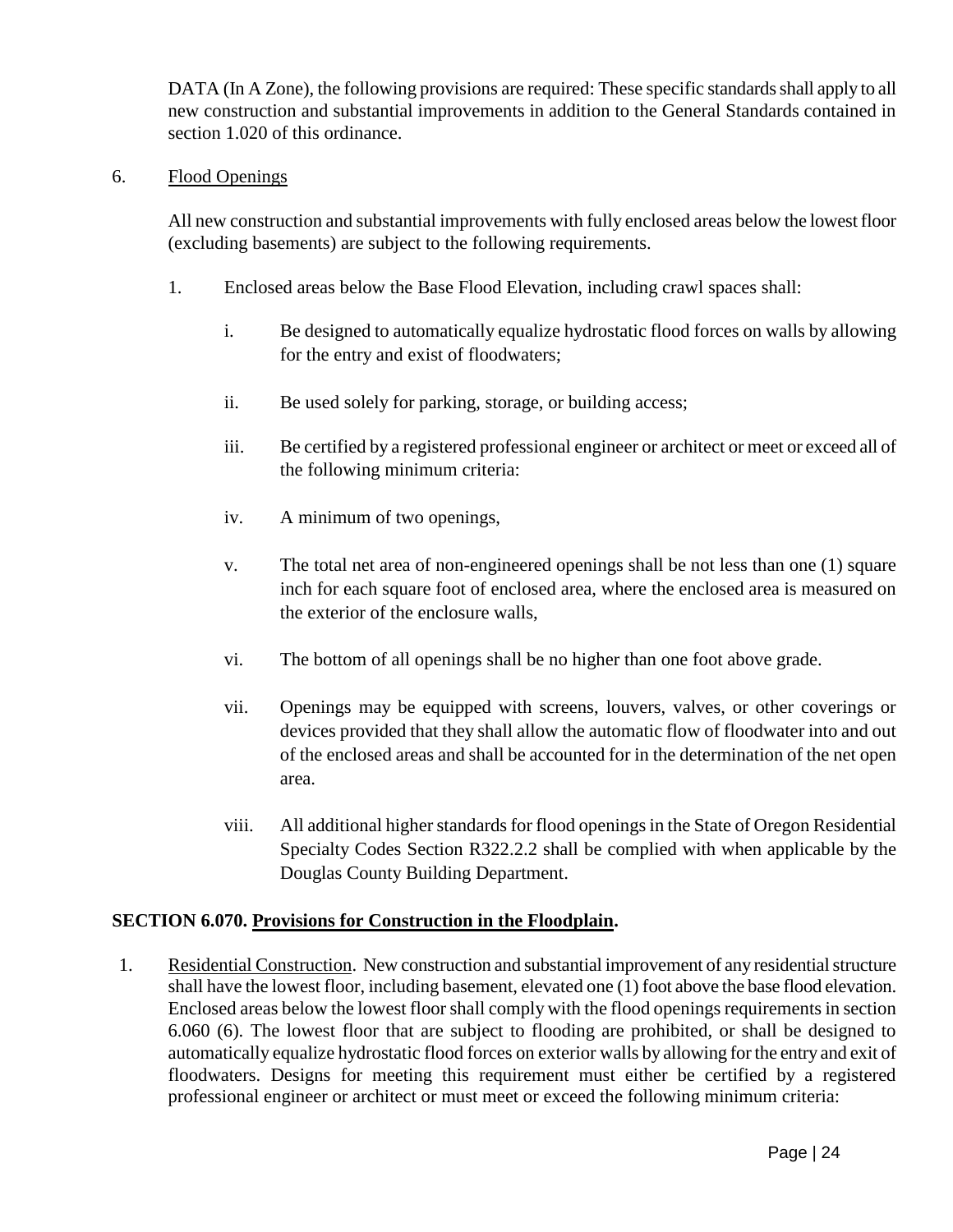- i. A minimum of two openings having a total net area of not less than one square inch for every square foot of enclosed area subject to flooding shall be provided.
- ii. The bottom of all openings shall be no higher than one foot above grade.
- iii. Openings may be equipped with screens, louvers, or other coverings or devices provided that they permit the automatic entry and exit of floodwaters.
- iv. An attached garage where the garage slab is below the base flood elevation is considered an enclosed area and is also subject to the flood vent requirements.
- 2. Non-residential Construction: New construction and substantial improvement of any commercial, industrial or other non-residential structure shall:
	- a. Have the lowest floor, including basement elevated at or above the Base Flood Elevation (BFE) Or, together with attendant utility and sanitary facilities,
		- i. Be flood proofed so that below the base flood level the structure is watertight with walls substantially impermeable to the passage of water;
		- ii. Have structural components capable of resisting hydrostatic and hydrodynamic loads and effects of buoyancy;
		- iii. Be certified by a registered professional engineer or architect that the design and methods of construction are in accordance with accepted standards of practice for meeting provisions of this subsection based on their development and/or review of the structural design, specifications and plans. Such certifications shall be provided to the official as set forth in Section 6.050, paragraph 4.
		- iv. Non-residential structures that are elevated, not floodproofed, shall comply with the standards for enclosed areas below the lowest floor in section 6.060, paragraph 6.
		- v. Applicants flood-proofing non-residential buildings shall be notified that flood insurance premiums will be based on rates that are one (1) foot below the floodproofed level (e.g. a building constructed to the base flood level will be rated one (1) foot below that level.
- 3. Recreational Vehicles. Recreational vehicles placed on sites are required to:
	- i. Be on the site for fewer than 180 consecutive days, or
	- ii. Be fully licensed and ready for highway use, on its wheels or jacking system, is attached to the site only by quick disconnect type utilities and security devices, and has no permanently attached additions; or
	- iii. Meet the requirements of section 6.070, paragraph 4, including the anchoring and elevation requirements for manufactured homes.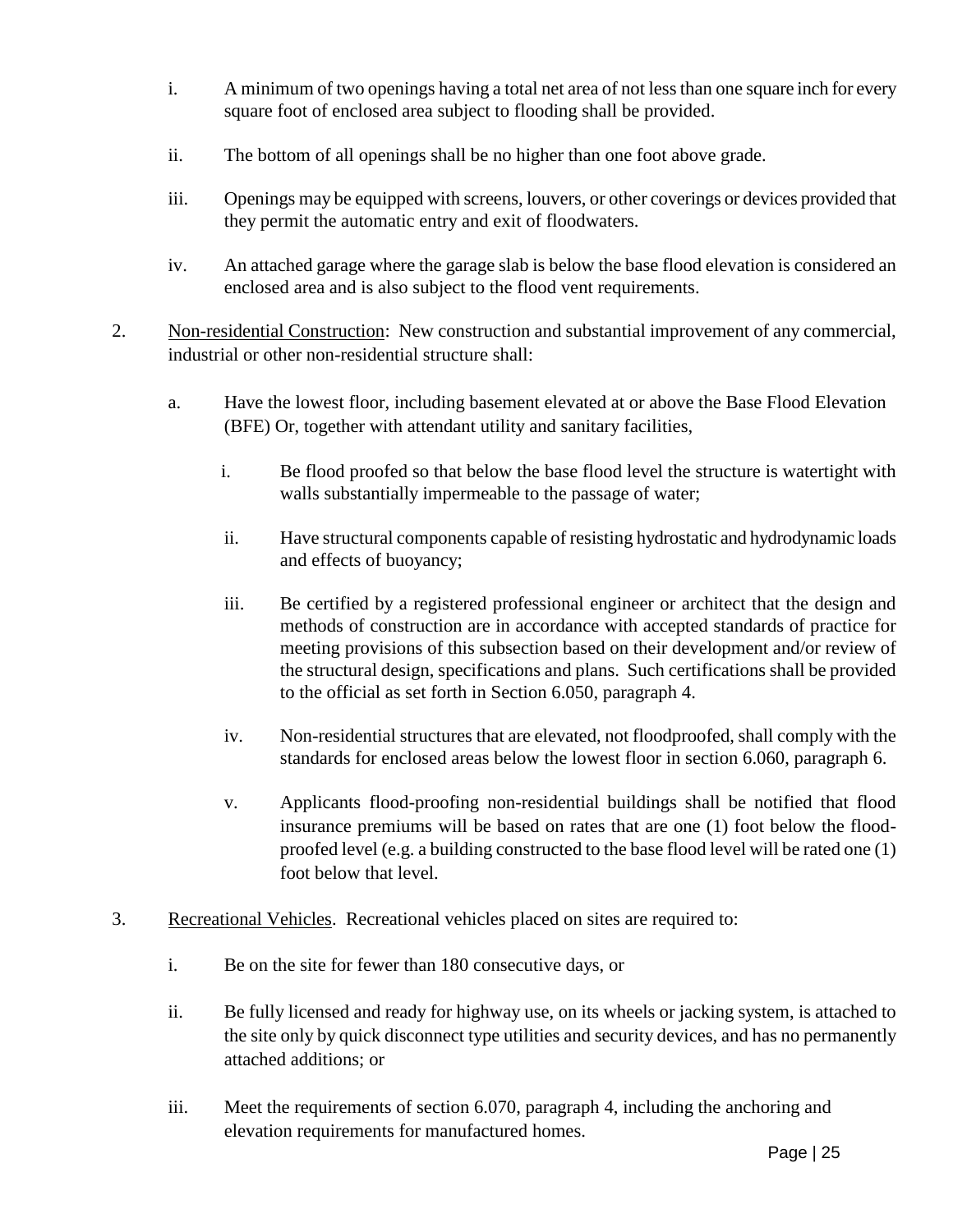### 4. Manufactured Homes.

- i. New or substantially improved manufactured homes supported on solid foundation walls shall be constructed with flood openings that comply with section 6.090, paragraph 2.
- ii. The bottom of the longitudinal chassis frame beam shall be at or above Base Flood Elevation;
- iii. The manufactured home shall be anchored to prevent flotation collapse and lateral movement during the base flood. Anchoring methods may include, but are not limited to, use of overthe-top or frame ties to ground anchors (Reference FEMA's "Manufactured Home Installation in Flood Hazard Areas" guidebook for additional techniques); and, New or substantially improved manufactured homes shall be anchored to prevent flotation, collapse, and lateral movement during the base flood. Anchoring methods may include, but are not limited to, use of over-the-top or frame ties to ground anchors (Reference FEMA's "Manufactured Home Installation in Flood Hazard Areas" guidebook for additional techniques), and;
- iv. Electrical crossover connections shall be a minimum of twelve (12) inches above Base Flood Elevation (BFE) as provided in the Oregon Manufactured home Specialty Code).
- v. All new, replacement or substantially improved manufactured homes to be placed or substantially improved on sites shall be elevated on a permanent foundation such that the bottom of the longitudinal chassis frame beam (lowest floor) of the manufactured home, as defined in the Oregon Manufactured home Specialty Code, is elevated to a minimum 12 inches above the base flood elevation (BFE) and securely anchored to an adequately designed foundation system to resist flotation, collapse and lateral movement.
- vi. The manufactured home stand or foundation shall be a minimum of 12 inches above the BFE unless the foundation wall is opened on one side or end so that floodwater cannot be trapped;
- vii. Manufactured homes placed or substantially improved in the floodway shall also comply with the provisions of Section 6.060 (b).

#### 5. Garages

Attached garages may be constructed with the garage floor slab below the Base Flood Elevation (BFE) in riverine flood zones, if the following requirements are met:

- i. If located within a floodway the proposed garage must comply with the requirements of section 6.090, paragraph 2.
- ii. The floors are at or above grade on not less than one side;
- iii. The garage is used solely for parking, building access, and/or storage;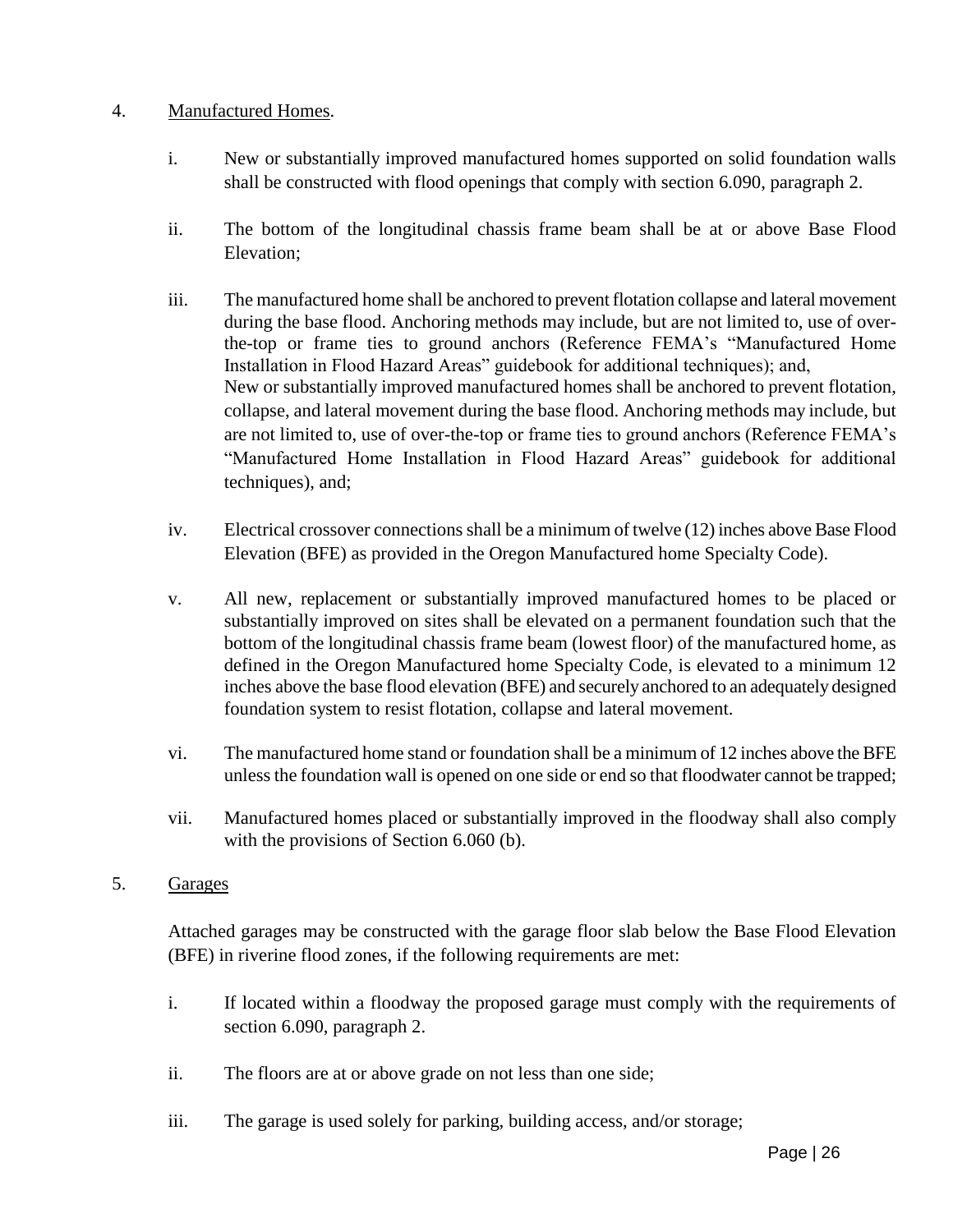- iv. The garage is constructed with flood openings in compliance with section 6.060, paragraph 6, subsection g to equalize hydrostatic flood forces on exterior walls by allowing for the automatic entry and exit of floodwater.
- v. The portions of the garage constructed below the BFE are constructed with materials resistant to flood damage;
- vi. The garage is constructed in compliance with the standards in section 6.060, and;
- vii. The garage is constructed with electrical, and other service facilities located and installed so as to prevent water from entering or accumulating within the components during conditions of the base flood.
- viii. Detached garages must be constructed in compliance with the standards for appurtenant structures in section 6.070 or nonresidential structures in section 6.060 paragraph 2 depending on the square footage of the garage.

### 6. Appurtenant (Accessory) Structures

Relief from elevation or floodproofing requirements for Residential and Non-Residential structures in Riverine (Non-Coastal) flood zones may be granted for appurtenant structures that meet the following requirements:

- a. Appurtenant structures located partially or entirely within the floodway must comply with requirements for development within a floodway found in section 6.090, paragraph 2.
- b. Appurtenant structures must only be used for parking, access, and/or storage and shall not be used for human habitation;
- c. In compliance with State of Oregon Specialty Codes, Appurtenant structures on properties that are zoned residential are limited to one-story structures less than 200 square feet, or 400 square feet if the property is greater than two (2) acres in area and the proposed appurtenant structure will be located a minimum of 20 feet from all property lines. Appurtenant structures on properties that are zoned as non-residential are limited in size to 120 square feet.
- d. The portions of the appurtenant structure located below the Base Flood Elevation must be built using flood resistant materials;
- e. The appurtenant structure must be adequately anchored to prevent flotation, collapse, and lateral movement of the structure resulting from hydrodynamic and hydrostatic loads, including the effects of buoyancy, during conditions of the base flood.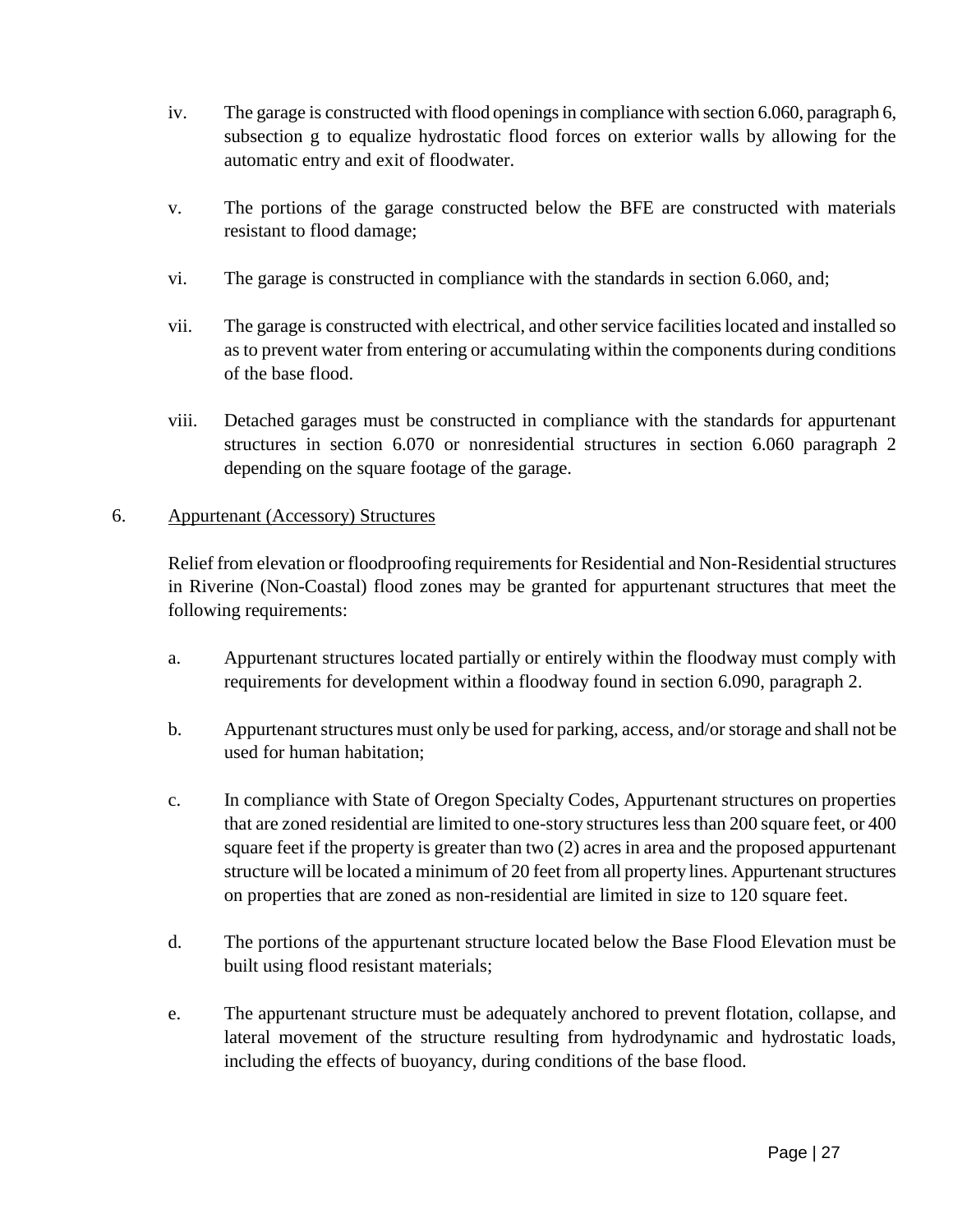- f. The appurtenant structure must be designed and constructed to equalize hydrostatic flood forces on exterior walls and comply with the requirements for flood openings in section 6.060(6);
- g. Appurtenant/accessory structures shall be located and constructed to have low damage potential;
- h. Appurtenant/accessory structures shall not be used to store toxic material, oil, or gasoline, or any priority persistent pollutant identified by the Oregon Department of Environmental Quality unless confined in a tank installed incompliance with section 6.060(f).
- i. Appurtenant structures shall be constructed with electrical, mechanical, and other service facilities located and installed so as to prevent water from entering or accumulating within the components during conditions of the base flood.

# **SECTION 6.080. Below-grade crawl spaces.**

- i. Below-grade crawlspaces are allowed subject to the following standards as found in FEMA Technical Bulletin 11-01, *Crawlspace Construction for Buildings Located in Special Flood Hazard Areas*:
- ii. The building must be designed and adequately anchored to resist flotation, collapse, and lateral movement of the structure resulting from hydrodynamic and hydrostatic loads, including the effects of buoyancy. Hydrostatic loads and the effects of buoyancy can usually be addressed through the required openings stated in Section (2) below. Because of hydrodynamic loads, crawlspace construction is not allowed in areas with flood velocities greater than five (5) feet per second unless the design is reviewed by a qualified design professional, such as a registered architect or professional engineer. Other types of foundations are recommended for these areas.
- iii. The crawlspace is an enclosed area below the base flood elevation (BFE) and, as such, must have openings that equalize hydrostatic pressures by allowing the automatic entry and exit of floodwaters. The bottom of each flood vent opening can be no more than one (1) foot above the lowest adjacent exterior grade.
- iv. Portions of the building below the BFE must be constructed with materials resistant to flood damage. This includes not only the foundation walls of the crawlspace used to elevate the building, but also any joists, insulation, or other materials that extend below the BFE. The recommended construction practice is to elevate the bottom of joists and all insulation above BFE.
- v. Any building utility systems within the crawlspace must be elevated above BFE or designed so that floodwaters cannot enter or accumulate within the system components during flood conditions. Ductwork, in particular, must either be placed above the BFE or sealed from floodwaters.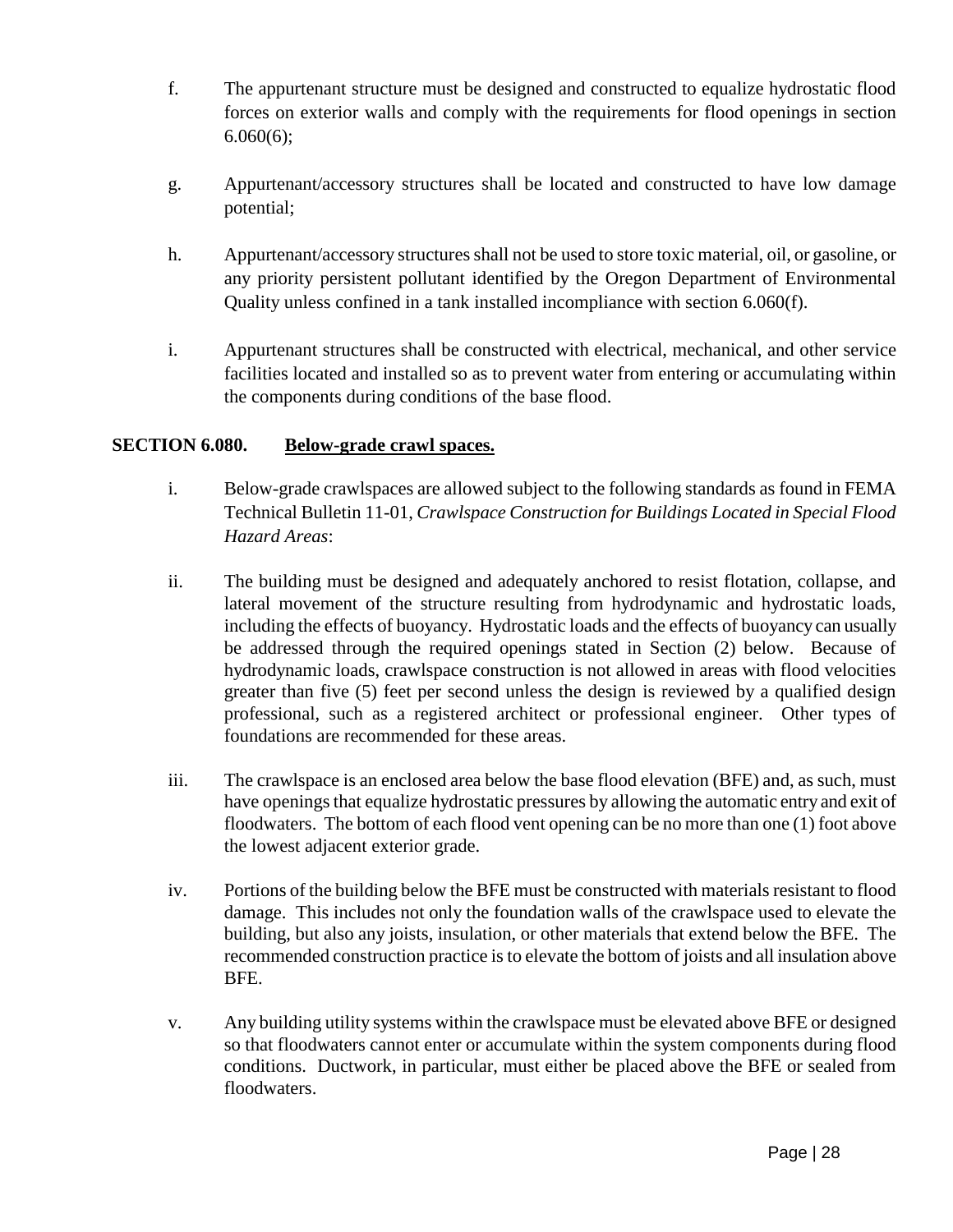- vi. The interior grade of a crawlspace below the BFE must not be more than two (2) feet below the lowest adjacent exterior grade.
- vii. The height of the below-grade crawlspace, measured from the interior grade of the crawlspace to the top of the crawlspace foundation wall must not exceed four (4) feet at any point. The height limitation is the maximum allowable unsupported wall height according to the engineering analyses and building code requirements for flood hazard areas.
- viii. There must be an adequate drainage system that removes floodwaters from the interior area of the crawlspace. The enclosed area should be drained within a reasonable time after a flood event. The type of drainage system will vary because of the site gradient and other drainage characteristics, such as soil types. Possible options include natural drainage through porous, well-drained soils and drainage systems such as perforated pipes, drainage tiles or gravel or crushed stone drainage by gravity or mechanical means.
- x. The velocity of floodwaters at the site should not exceed five (5) feet per second for any crawlspace. For velocities in excess of five (5) feet per second, other foundation types should be used. For more detailed information refer to FEMA Technical Bulletin 11-01.
- xi. For Riverine (Non-Coastal) Special Flood Hazard Areas with Base Flood Elevations: In addition to the general standards shall apply in Riverine (non-coastal) special flood hazard areas with Base Flood Elevations (BFE): Zones A1-A30, AH and AE.

# **SECTION 6.090. Before Regulatory Floodway.**

- 1. In areas where a regulatory floodway has not been designated, no new construction, substantial improvements, or other development (including fill) shall be permitted within Zones A1-30 and AE on the community's FIRM, unless it is demonstrated that the cumulative effect of the proposed development, when combined with all other existing and anticipated development, will not increase the water surface elevation of the base flood more than one foot at any point within the community.
- 2. Floodways. Located within areas of special flood hazard established in Section 6.060, paragraph 1, are areas designated as floodways. Since the floodway is an extremely hazardous area due to the velocity of flood waters which carry debris, potential projectiles, and erosion potential, the following provisions apply:
	- a. Prohibit encroachments, including fill, new construction, substantial improvements, and other development within the adopted regulatory floodway unless:
	- b. Certification by a registered professional civil engineer is provided demonstrating through hydrologic and hydraulic analyses performed in accordance with standard engineering practice that the proposed encroachment shall not result in any increase in flood levels within the community during the occurrence of the base flood discharge; Or,
	- c. A community may permit encroachments within the adopted regulatory floodway that would result in an increase in base flood elevations, provided that a Conditional Letter of Map Revision (CLOMR) is applied for and approved by the Federal Insurance Administrator, and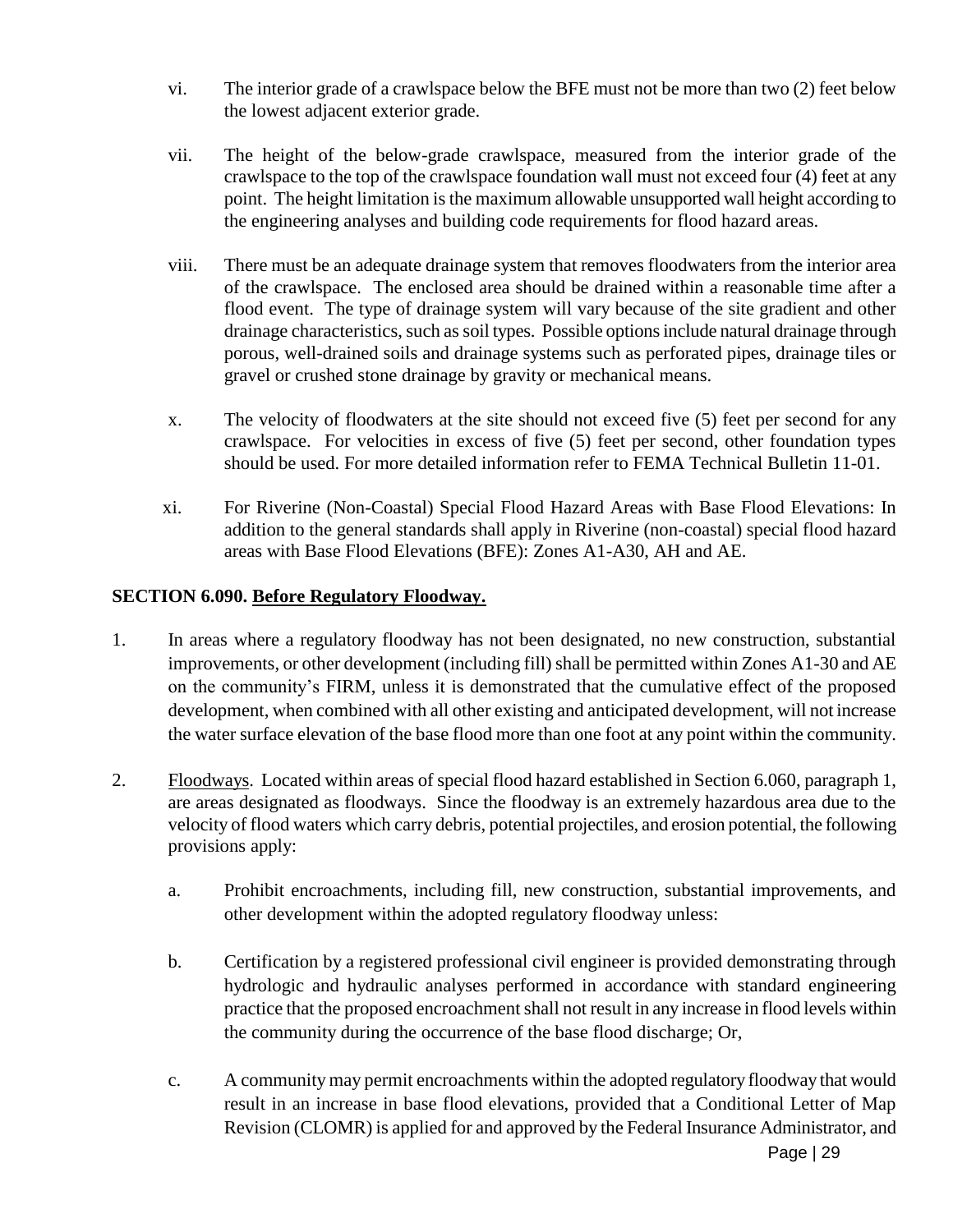the requirements for such revision as established under Volume 44 of the Code of Federal Regulations, section 65.12 are fulfilled.

- d. If the requirements of section 6.090, are satisfied, all new construction, substantial improvements, and other development shall comply with all other applicable flood hazard reduction provisions of section 6.060.
- e. Projects for stream habitat restoration may be permitted in the floodway provided the projects have been approved by the U.S. Army Corps of Engineers, Oregon Department of State Lands, or the Oregon Department of Fish and Wildlife, as appropriate.

# **5. ARTICLE 7. CONDITIONAL USE PERMIT**

# **SECTION 7.010. Authorization to Grant or Deny Conditional Use.**

- 1. The City Manager shall approve, deny, or return the request for revising, if the conditional use request requires further review and study. Denied applications cannot be resubmitted within twelve (12) months after date of denial, unless documentation or evidence is provided, which demonstrates the applicant has mitigated or addressed all the points for the basis of denial.
- 4. Upon request, the City Manager may extend the variance authorization for up to one (1) year. An extension request must be submitted to the City Manager, in writing, prior to the expiration of such approval, stating the reason(s) why an extension should be granted.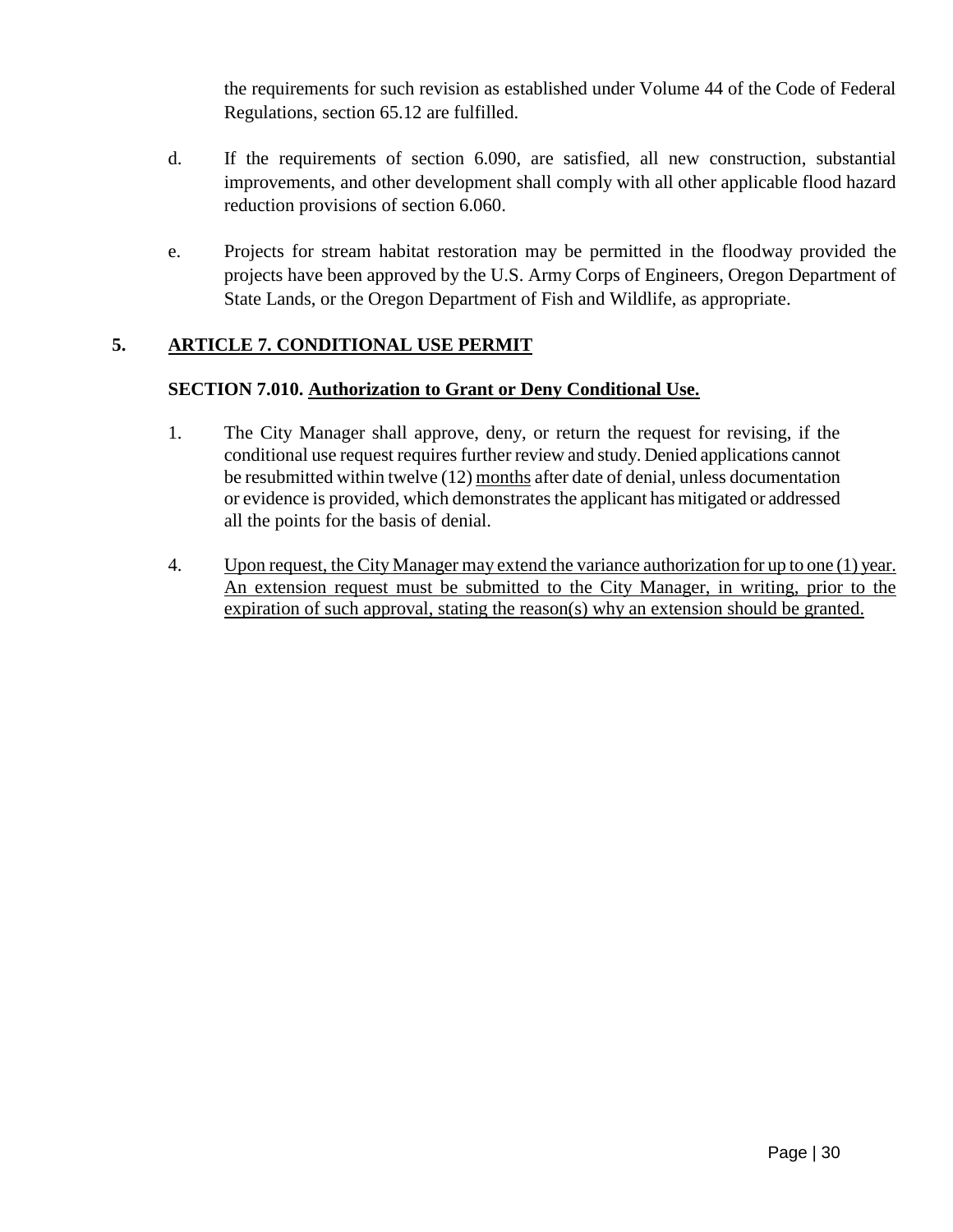# **SUBDIVISION ORDINANCE AMENDMENTS**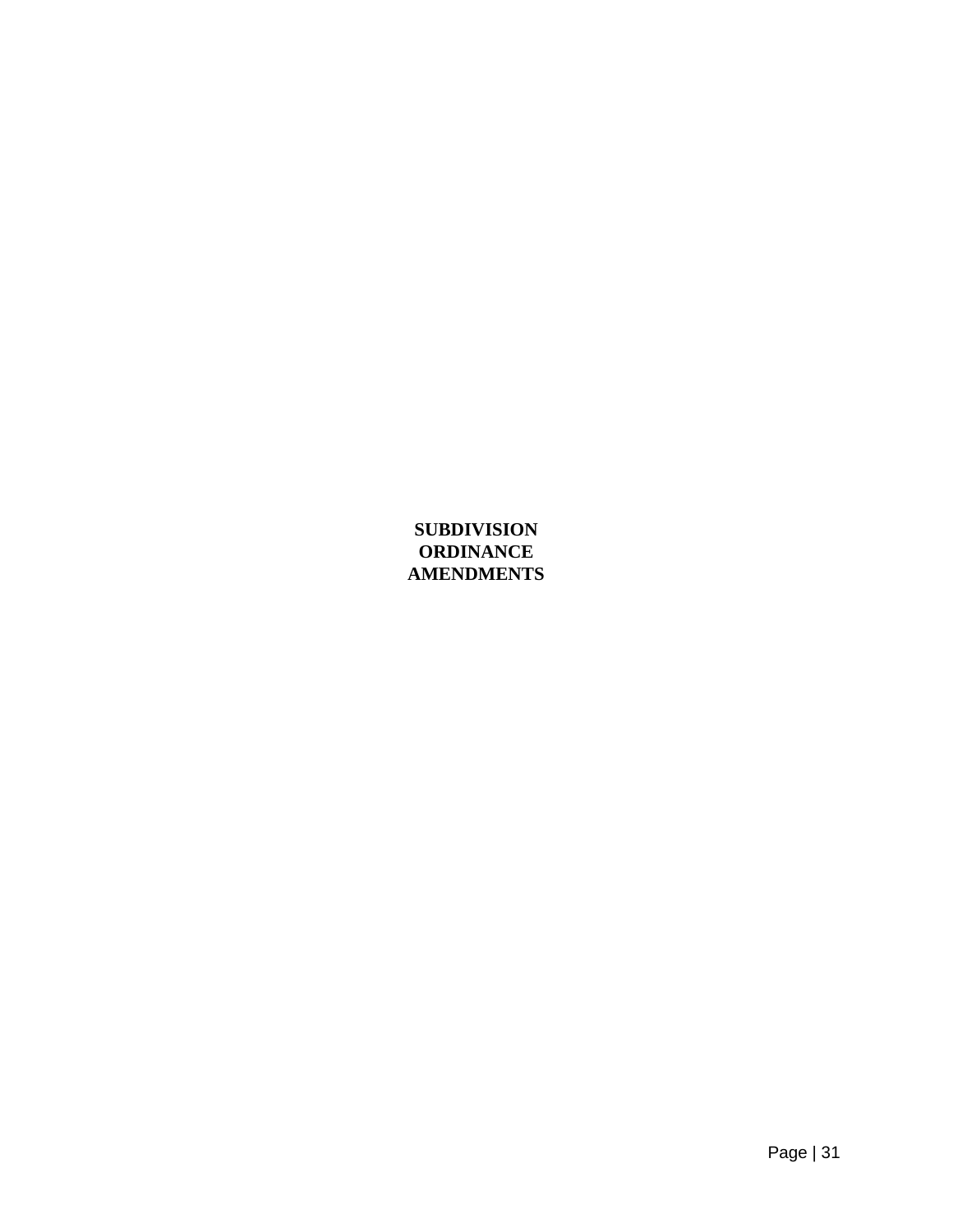### **Subdivision Ordinance Amendments**

#### **1. SECTION 1. Definitions**

- A. Building Line. A line on a plat or map indicating the limit beyond which buildings or structures may not be erected.
- B. City Council. The Common Council of the City of Winston.
- C. Comprehensive Plan. Plans, maps, reports, or any combination thereof, adopted by the City Council for the guidance of growth and improvement of the City, including modification or refinements which may be made from time to time.
- D. Easement. A grant of the right to use land for specific purposes.
- E. Lot. A unit of land that is created by a subdivision of land.
- F. Major Partition. Partitioning land into 3 or more parcels/units/lots.
- G. Minor Partition. Partitioning land into 2 parcels/units/lots.
- H. Parcel of Land. A unit of land that is created by a partitioning of land.
- I. Partition. Either an act of partitioning land or an area or tract of land partitioned as defined in this section.
- J. Partition Land. To divide an area or tract of land into two or three parcels within a calendar year when such area of tract of land exists as a unit or contiguous units of land under single ownership at the beginning of such year.

"Partitioning land" does not include:

- a. Divisions of land resulting from lien foreclosures, divisions of land resulting from foreclosures of recorded contracts for the sale of real property and divisions of land resulting from the creation of cemetery lots
- b. Any adjustment of a lot or parcel line by the relocation of a common boundary where an additional parcel is not created and where the existing parcel reduced in size by the adjustment is not reduced below the minimum lot or parcel size established by any applicable zoning ordinance. "
- c. The sale of a lot or parcel in a recorded subdivision, even though the lot or parcel may have been acquired prior to the sale with other contagious lots or parcels or property by a single owner.
- d. A sale or grant by a person to a public agency or public body for state highway, county road, city street or other right of way purposed provided that such road or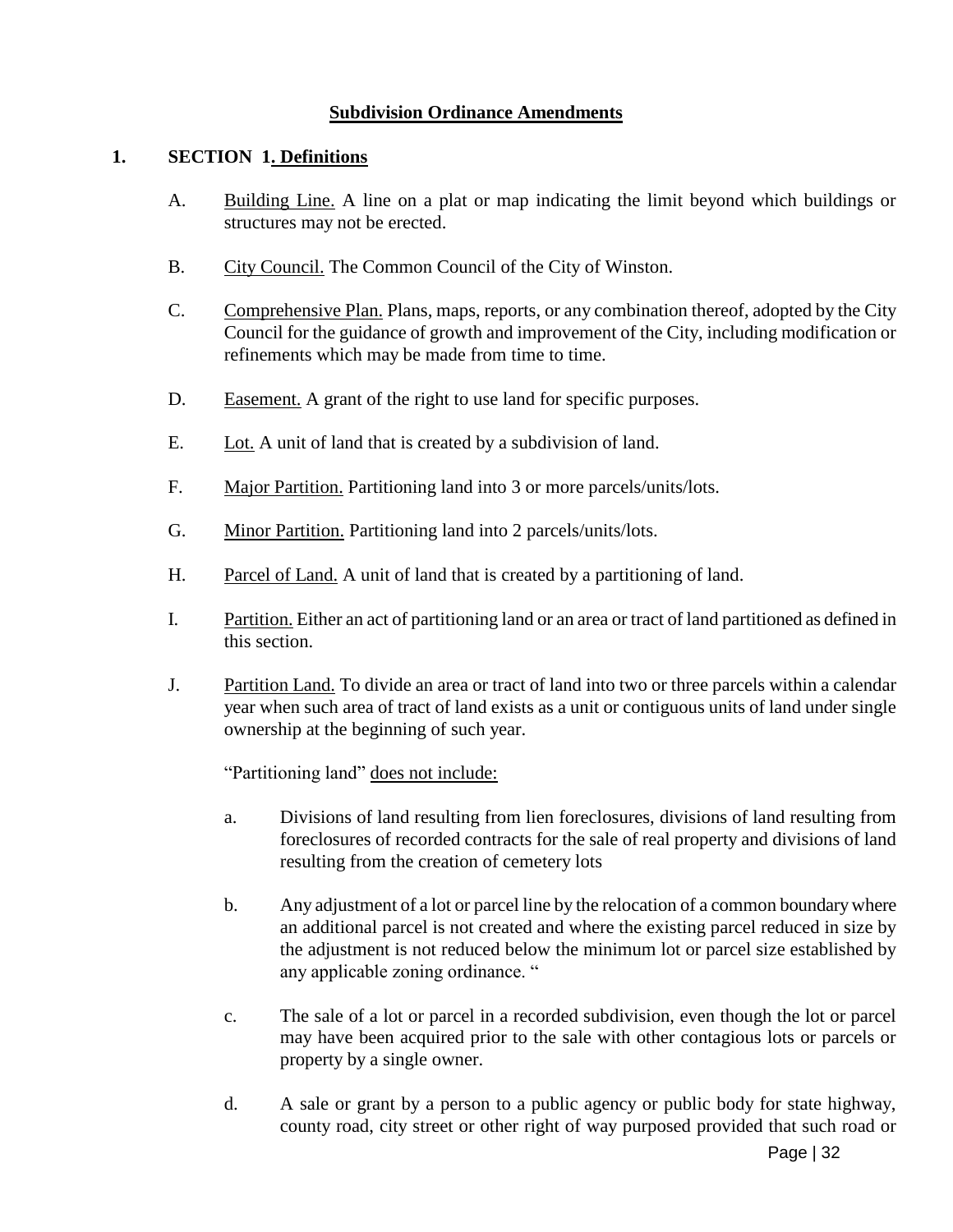right of way complies with the Comprehensive Plan.

#### **2. SECTION 16 Installation of Improvements**

In addition to other requirements, improvements installed by the subdivider or partitioner, either as a requirement of these regulations or at his own option, shall conform to the requirements of this ordinance and improvements standards and specifications established by the City. The improvements shall be installed in accordance with the following procedures:

- A. Work shall not begin until plans have been checked for adequacy and approved by the City. All such plans shall be prepared by a registered engineer licensed to practice in the State of Oregon.
- B. All such work shall be guaranteed with a form of security as specified in Section 20.
- C. Improvements shall be constructed under the inspection and to the reasonable satisfaction of the City. The City may require changes in typical sections and details if unusual conditions arising during construction warrant the change in the public interest.
- D. Underground utilities installed in streets by the subdivider shall be constructed prior to the surfacing of the streets. Stubs for service connections shall be long enough to avoid disturbing the street improvements when service connections are made.
- E. A map showing all public improvements as built shall be filed with the City Recorder upon completion of the improvements.
- F. All improvements must be properly inspected to demonstrate full compliance with Winston Subdivision Ordinance. The City may require inspection report(s) from a private organization at the developer's expense for all improvements to ensure they meet City standards.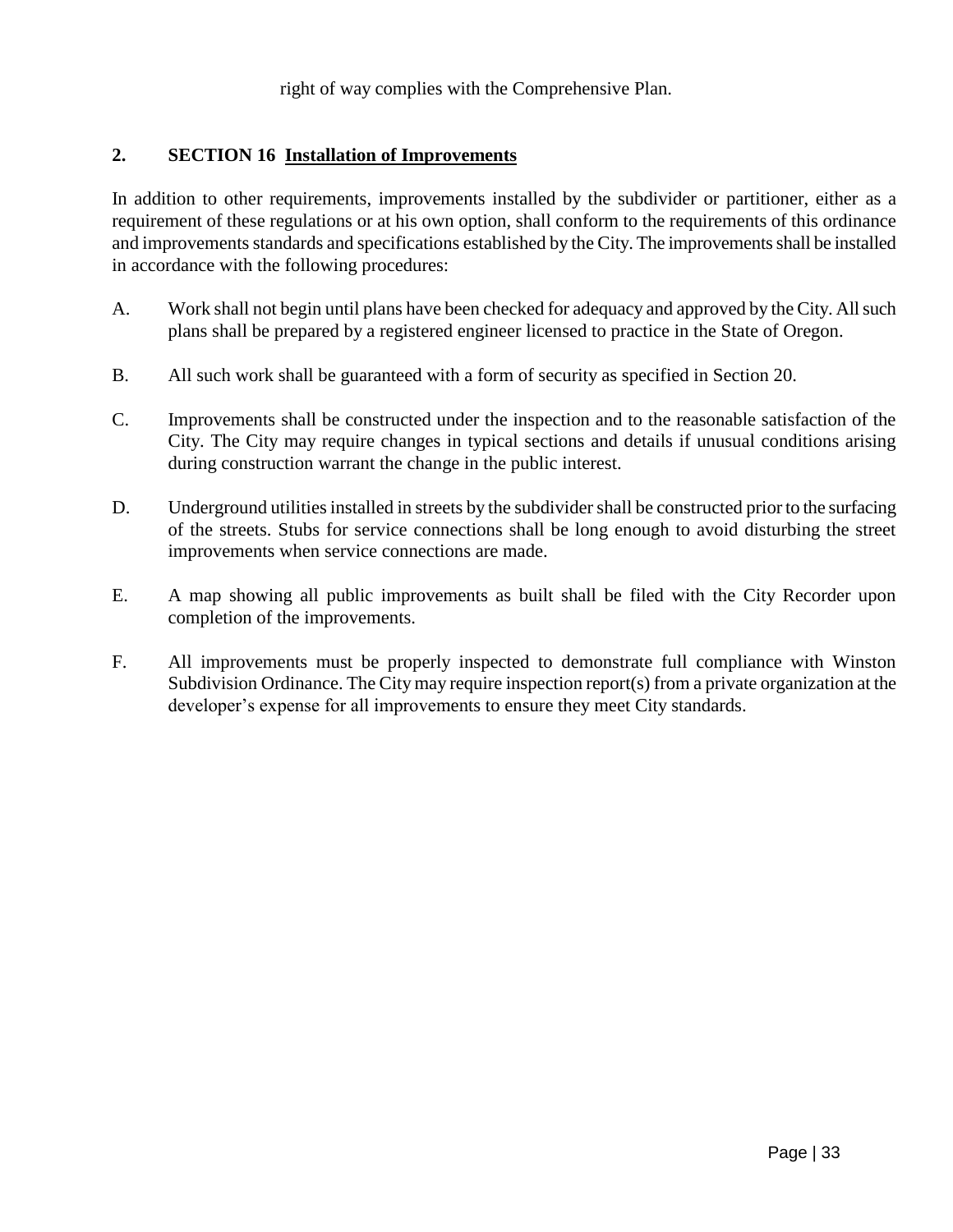**COMPREHENSIVE PLAN AMENDMENTS**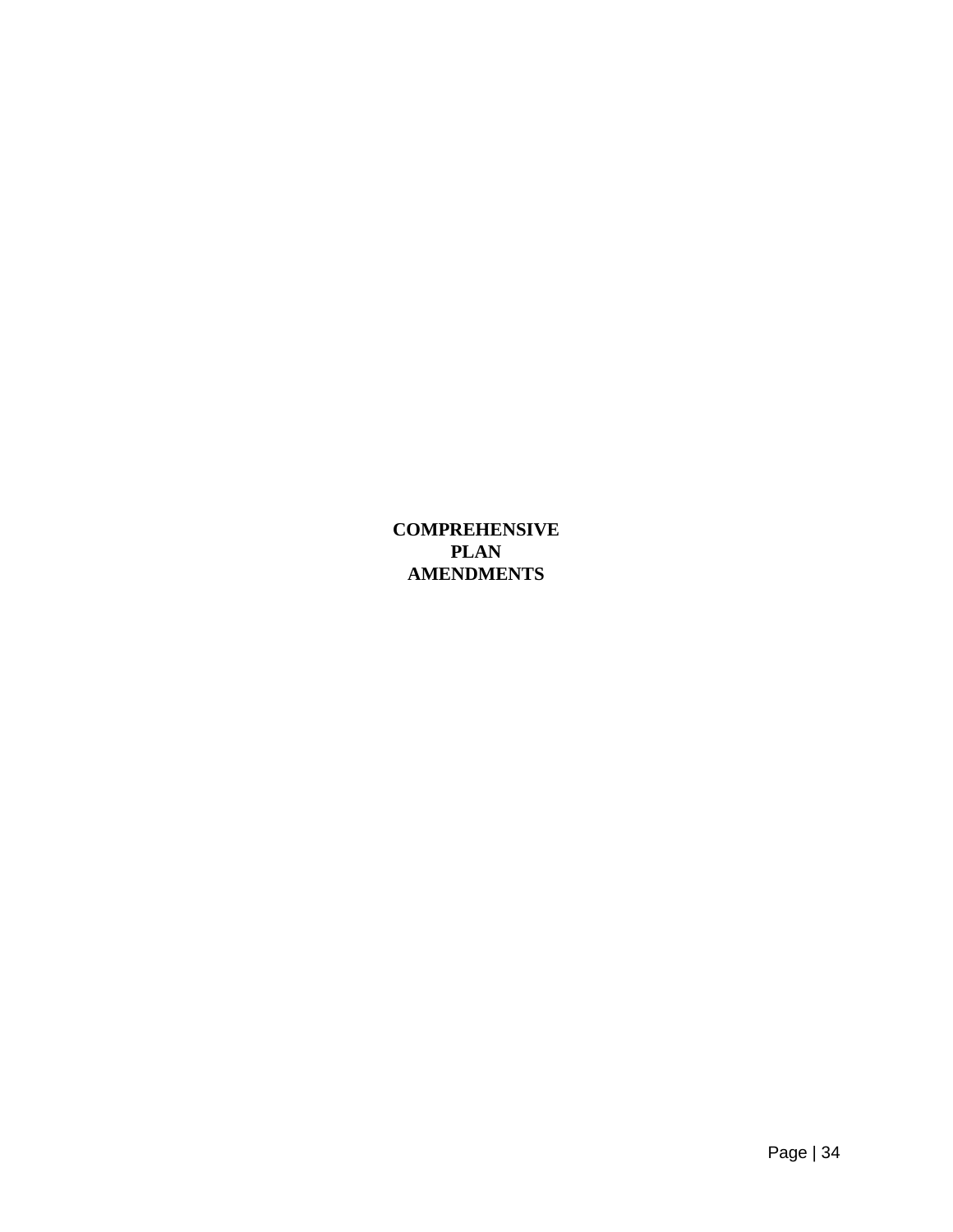### **Comprehensive Plan Amendments**

### **1. NATURAL FEATURES**

# A. GOAL: TO PRESERVE AGRICULTURAL AND FOREST LANDS, USING FOR URBANIZATION ONLY TO THOSE AREAS WITH LOW AGRICULTURAL CAPABILITY AND LOW SEPTIC SUITABILITY.

#### POLICIES:

- 1. Except where other uses already predominate, encourage the planting and careful management of Douglas Fir forests on lands suitable for their growth.
- 2. Where additional lands outside of the UGB are considered for urbanization, areas of Class V-VII agricultural soils should be given first.
- 3. Areas where failing septic systems are numerous should have first priority among those areas of poor agriculture capability outside the city limits to receive serves and other urban services subject to city service requirements.
- 4. The City shall comply with all applicable state and federal environmental regulations.

### B. GOAL: TO PREVENT INAPPROPRIATE DEVELOPMENT IN NATURAL HAZARD AREAS.

#### **POLICIES**

- 1. Require that plans for construction in areas of potential slope or soil hazard be reviewed and signed by a licensed engineering geologist.
- 2. Floodways shall be protected from encroachment by the provisions of the Zoning Ordinance.
- 3. Development within the "flood fringe" shall be strongly discouraged and subject to the provisions of the City's "Floodplain Ordinance".
- 4. Areas immediately outside the City's Urban Growth Boundary, but within the floodplain should be discouraged from further development.
- 5. The City shall comply with all applicable State and Federal environmental regulations.
- 6. Wetlands mitigation strategies shall be implemented in sensitive areas.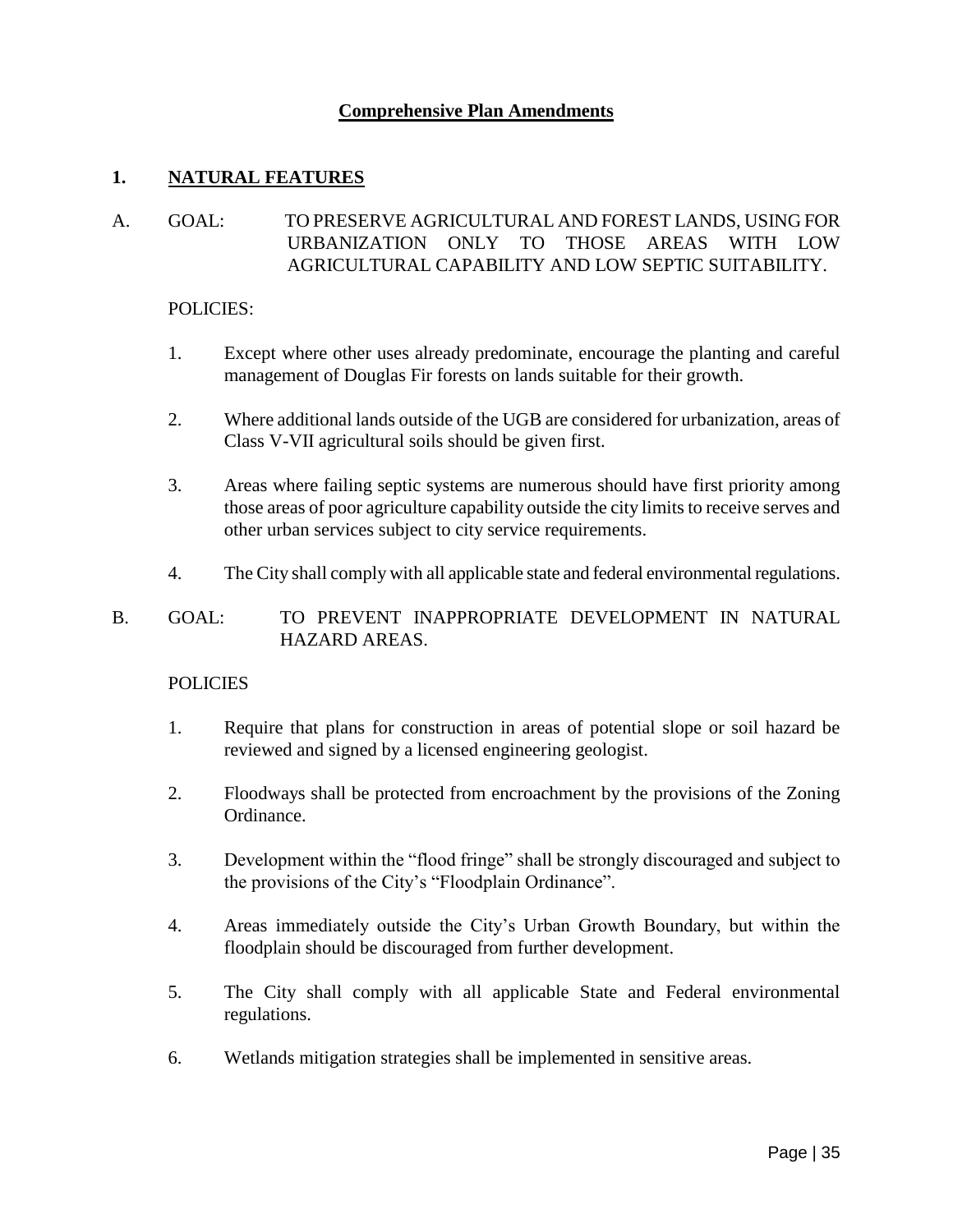# C. GOAL: TO PROTECT WINSTON'S EVIRONMENT BY CONSERVING VEGETATION, WILDLIFE AND WATER RESOURCES.

### POLICIES:

- 1. Winston shall protect the South Umpqua River, Lookingglass Creek, Applegate Creek, and Brockway Creek within its UGB by controlling the removal of riparian vegetation along their watercourses.
- 2. Advocate compliance with Oregon Forest Products Act and other relevant legislature for the reforestation of previously forested lands.
- 3. Discourage radical changes in existing wildlife habitats.
- 4. Advocate a program to heighten citizen's awareness on the importance of water conservation.
- 5. Encourage the adoption by the appropriate governmental body of regulation requiring the rehabilitation of aggregate mining sites.
- 6. The City shall comply with all state and federal environmental regulations.

### D. GOAL : TO CONSERVE HISTORIC RESOURCES IN THE WINSTON AREAS.

#### POLICIES:

- 1. Winston shall protect historic sites and resources where practicable from conflicting uses and loss of historic values.
- 2. Winston shall promote preservation and/or usability of historic sites when deemed acceptable.

#### E. GOAL : TO PRESERVE MINERAL AND AGGREGATE RESOURCES IN THE AREA.

#### POLICIES:

- 1. Winston shall protect mineral aggregate resources where practicable from conflicting land uses.
- 2. Winston shall conduct an analysis of economic, social, environmental, and energy factors whenever land use conflicts arise between mineral and aggregate extraction and other land uses.
- F. GOAL: TO PRESERVE THE NATURAL CHARACTER OF LANDS IDENTIFIED AS SERVING AGRICULTURAL AND/OR FORESTRY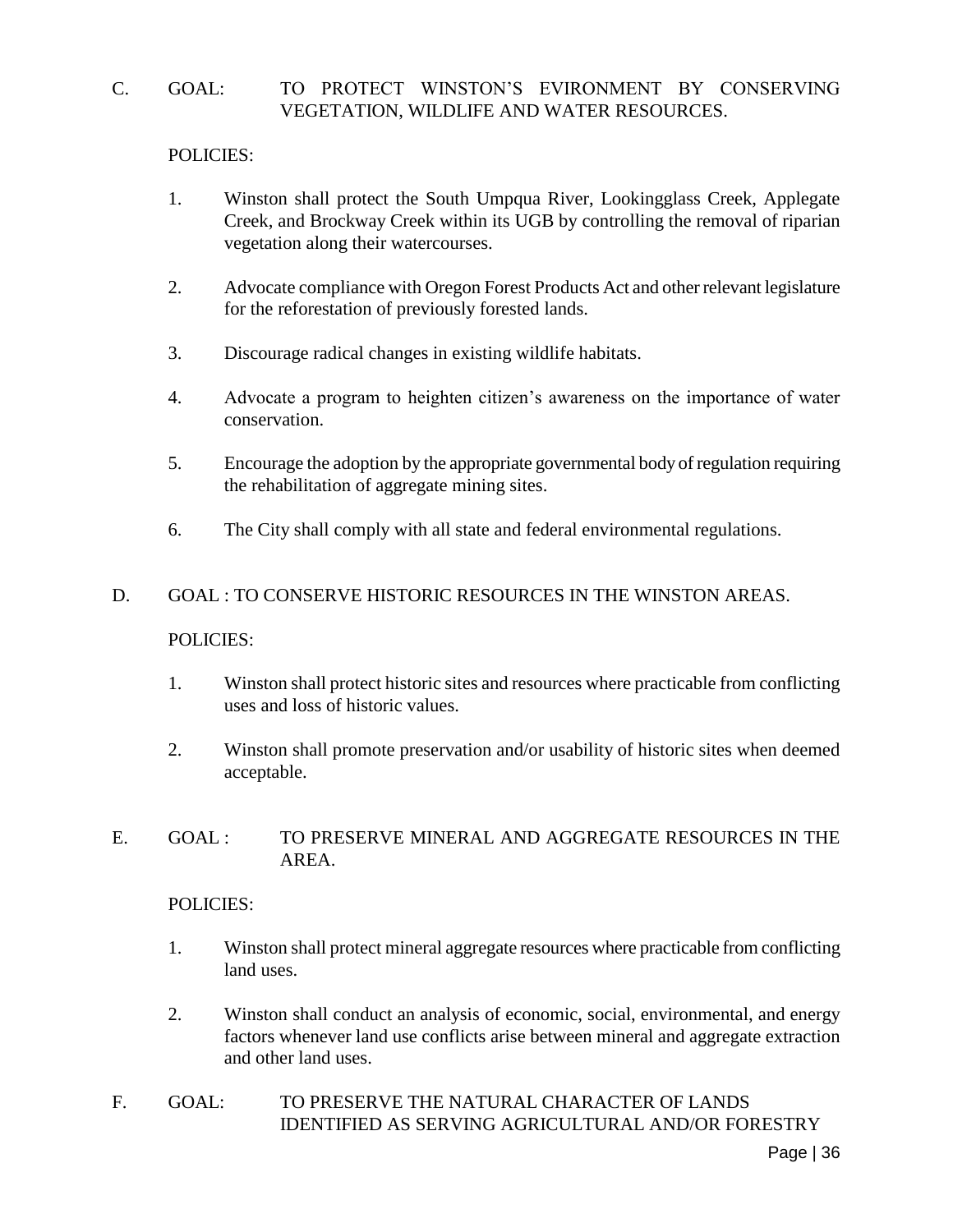# LAND USE.

# POLICIES

- 1. Agricultural and forest lands that are considered suitable resource land shall be preserved. A 50 acre minimum lot size will be preserved through use of the City's Large Lot Overlay Zone.
- 2. Winston will coordinate with Douglas County and the Cow Creek Band of Umpqua Tribe of Indians regarding review and approval of development proposals within the defined "areas of Mutual Concern". These specials areas include farmlands located east of Safari Road and within the existing Winston UGB as well as agricultural and forest lands located north of Lookingglass road.
- 3. Any requests for zone change in this area will require a plan amendment and application of Statewide Planning Goals as required by state law.

# **5. INDUSTRIAL OPPORTUNITIES**

As reflected in the Comprehensive Plan, there are currently no zoned industrial sites in the City of Winston. There is one industrial site north of Winston within the UGB that is currently a distribution site for a beverage company. In addition, there are two sites located inside the City limits and Urban Growth Boundary of Winston that are suitable to facilitate more industrial type lands. The first is located directly to the west side of Douglas High School. The property is currently 12.05 acres in size and is zoned Special Historical Commercial. The second is located southwest of the intersection of Brockway Road and State Highway 42. The property is currently 3.73 acres in size and is zoned Agricultural Open Space.

Two industrial sites in Green and Dillard are located within close proximity to the City, both are within the Roberts Creek Enterprise Zone which has recently been revised to include an e-commerce designation. The closer of the two industrial sites is located south of the City, in the Dillard area. There are 724 acres of industrial-zoned land in this location. Natural hazards must be taken into account when considering the usability of the area. Portions of the site are constrained by steep slopes and a large portion of the site is in the 100-year flood plain of the South Umpqua River.

Douglas County has designated the Dillard industrial properties as M-3 (Heavy Industrial).

The M-3 designation allows:

- 1. Any use permitted in the M-2 zone.
- 2. Processing of aggregate and mineral resources or other subsurface resources, including asphalt plants.
- 3. Manufacturing, repairing, fabricating, processing, parking, or storage use not listed in any other section of this ordinance or under conditional uses below.
- 4. One mobile home or watchman's quarters in conjunction with a use listed in this article.

The second cluster of industrial lands is located east of Winston, in the Green area. This cluster contains 498 acres of industrial properties and existing industrial uses. Douglas County has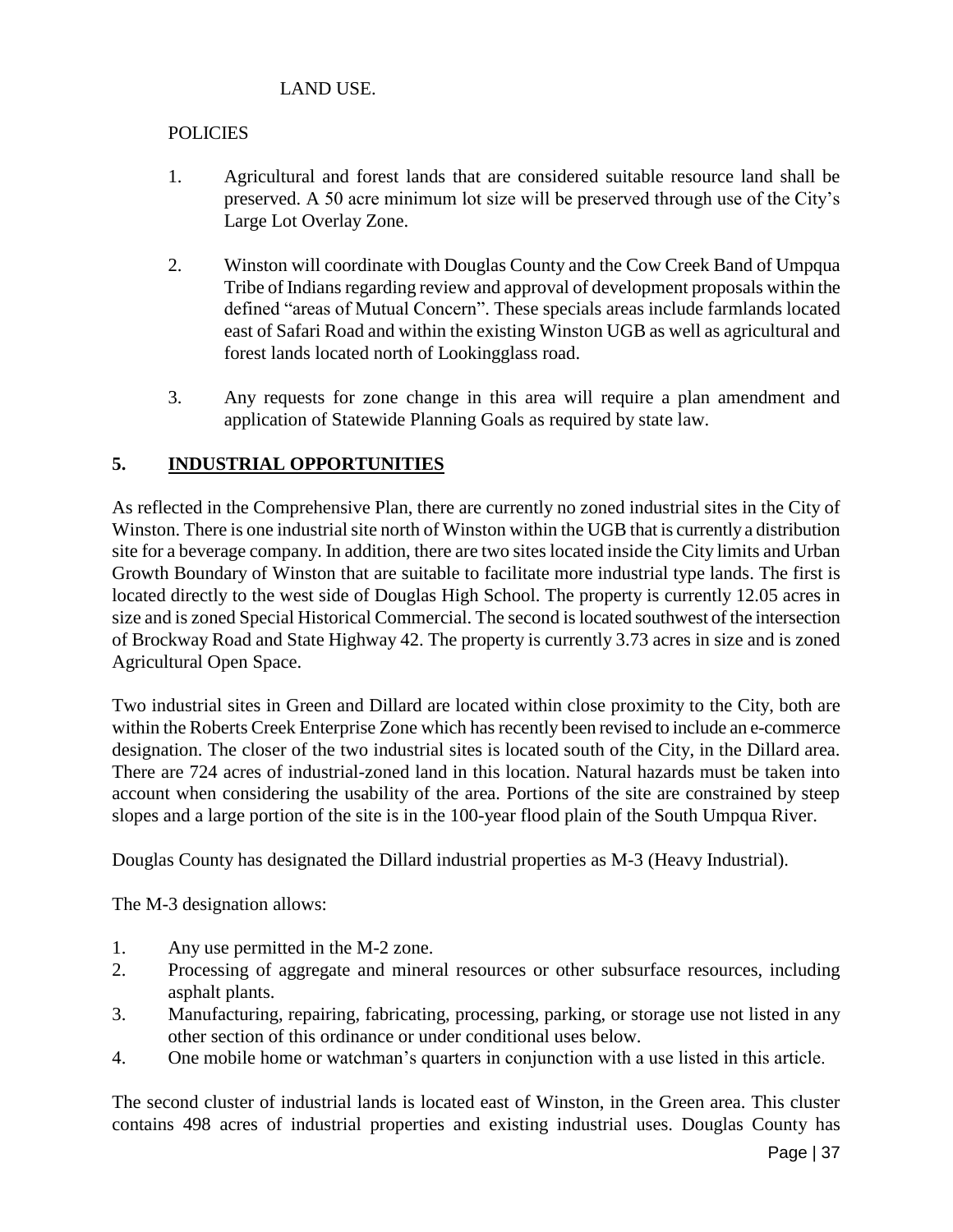# **THE FUTURE LAND USE PLAN**

|--|

Estimations of residential land use needs for Winston in the year 2035 are based on a projected population of 11,095 residents in the year 2065. This projection is based on the average annual growth rate of 1.3% (2000 – 2010) dictated by Portland State University's population research center. The 2010 Census Report projected a population of 5,571 residents. As shown above, Winston expects to add 1,989 residents by the year 2035.

Figure 1. Douglas County and Sub-Areas-Historical and Forecast Populations, and Average Annual Growth Rates (AAGR)

|                          |         | <b>Historical</b> |             |         |         | <b>Forecast</b> |             |                         |
|--------------------------|---------|-------------------|-------------|---------|---------|-----------------|-------------|-------------------------|
|                          |         |                   | <b>AAGR</b> |         |         |                 | <b>AAGR</b> | <b>AAGR</b>             |
|                          | 2000    | 2010              | (2000-2010) | 2015    | 2035    | 2065            |             | (2015-2035) (2035-2065) |
| <b>Douglas County</b>    | 100,399 | 107,667           | 0.7%        | 110,051 | 132,587 | 153,136         | 0.9%        | 0.5%                    |
| Canyonville <sup>1</sup> | 1,498   | 2,005             | 3.0%        | 2,101   | 3,243   | 4,672           | 2.2%        | 1.2%                    |
| Drain                    | 1,204   | 1,352             | 1.2%        | 1,346   | 1,510   | 1,686           | 0.6%        | 0.4%                    |
| <b>Elkton</b>            | 169     | 195               | 1.4%        | 207     | 293     | 420             | 1.7%        | 1.2%                    |
| Glendale                 | 946     | 979               | 0.3%        | 981     | 1,106   | 1,324           | 0.6%        | 0.6%                    |
| <b>Myrtle Creek</b>      | 6,998   | 7,478             | 0.7%        | 7,614   | 9,469   | 13,032          | 1.1%        | 1.1%                    |
| Oakland                  | 1,117   | 1,097             | $-0.2%$     | 1,108   | 1,221   | 1,250           | 0.5%        | 0.1%                    |
| Reedsport                | 4,437   | 4,244             | $-0.4%$     | 4,237   | 4,723   | 4,903           | 0.5%        | 0.1%                    |
| Riddle                   | 1,030   | 1,182             | 1.4%        | 1,172   | 1,245   | 1,262           | 0.3%        | 0.0%                    |
| Roseburg                 | 26,599  | 28,344            | 0.6%        | 29,870  | 39,239  | 46,805          | 1.4%        | 0.6%                    |
| Sutherlin                | 6,883   | 8,138             | 1.7%        | 8,298   | 11,096  | 13,994          | 1.5%        | 0.8%                    |
| Winston                  | 4,917   | 5,571             | 1.3%        | 5,851   | 7,560   | 11,095          | 1.3%        | 1.3%                    |
| Yoncalla                 | 1,082   | 1,085             | 0.0%        | 1,088   | 1,130   | 1,131           | 0.2%        | 0.0%                    |
| <b>Outside UGBs</b>      | 43,519  | 45,997            | 0.6%        | 46,177  | 50,752  | 51,563          | 0.5%        | 0.1%                    |

Sources: U.S. Census Bureau, 2000 and 2010 Censuses; Population Research Center (PRC)

Total housing units in Winston increased from 2,021 to 2,405 from 2000 to 2010, which is an annual growth rate of 1.8%. The 2010 Census housing vacancy rate increased from 5.9% to 6.4% (calculated through the average homeowner vacancy rate and rental vacancy rate), which indicates a continual decrease in long term residency in the City of Winston. According to 2010 Census data the average persons per household remains consistent with the 2000 data at 2.5%.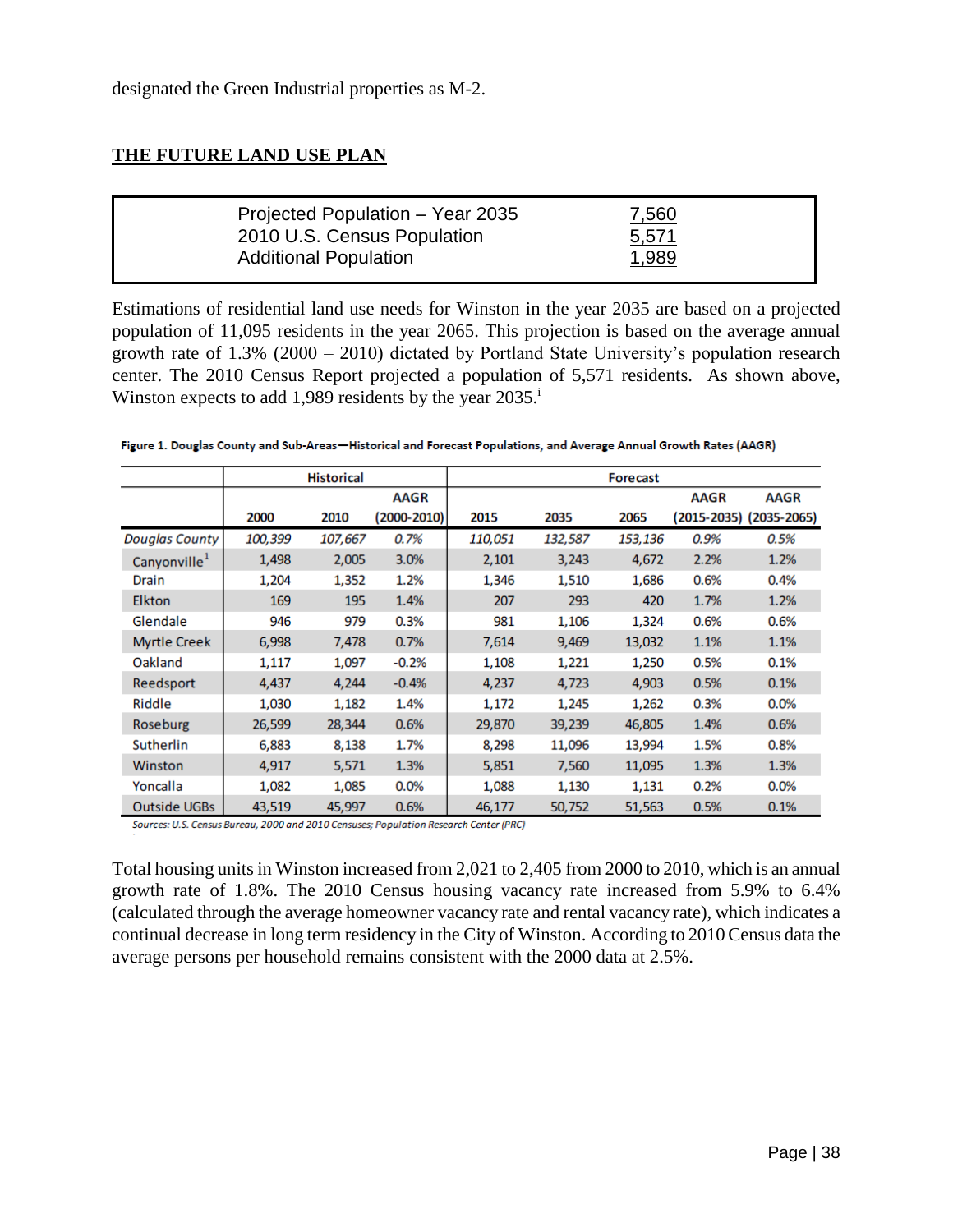|                          | 2000   | 2010   | <b>AAGR</b><br>$(2000 - 2010)$ | County<br>2000 | County<br>2010 |
|--------------------------|--------|--------|--------------------------------|----------------|----------------|
| <b>Douglas County</b>    | 43,284 | 48,915 | 1.2%                           | 100.0%         | 100.0%         |
| Canyonville <sup>1</sup> | 670    | 874    | 2.7%                           | 1.5%           | 1.8%           |
| Drain                    | 529    | 579    | 0.9%                           | 1.2%           | 1.2%           |
| <b>Elkton</b>            | 92     | 110    | 1.8%                           | 0.2%           | 0.2%           |
| Glendale                 | 395    | 438    | 1.0%                           | 0.9%           | 0.9%           |
| <b>Myrtle Creek</b>      | 2,883  | 3,212  | 1.1%                           | 6.7%           | 6.6%           |
| Oakland                  | 475    | 485    | 0.2%                           | 1.1%           | 1.0%           |
| Reedsport                | 2,200  | 2,245  | 0.2%                           | 5.1%           | 4.6%           |
| Riddle                   | 413    | 490    | 1.7%                           | 1.0%           | 1.0%           |
| Roseburg                 | 11,848 | 13,181 | 1.1%                           | 27.4%          | 26.9%          |
| Sutherlin                | 3,002  | 3,700  | 2.1%                           | 6.9%           | 7.6%           |
| Winston                  | 2,021  | 2.405  | 1.8%                           | 4.7%           | 4.9%           |
| Yoncalla                 | 451    | 491    | 0.9%                           | 1.0%           | 1.0%           |
| <b>Outside UGBs</b>      | 18,305 | 20,705 | 1.2%                           | 42.3%          | 42.3%          |

Figure 13. Douglas County and Sub-Areas-Total Housing Units (2000 and 2010)

Sources: U.S. Census Bureau, 2000 and 2010 Censuses

The projected number of additional residential units needed in Winston in the year 2035 can be determined by calculating the number of additional households and factoring in the overall vacancy rate.

This figure is derived from the following equation:

 $[(2035 population - 2018 population) \div 2035 average household size] * (1 + 0.70)$ 

 $[(7,560 - 5,571) \div 2.5] * 1.70 = 1,353$ 

<sup>i</sup> \*PSU population updates only apply to page 75-78 of the Comprehensive Plan. The full update of the Comprehensive Plan would require a new economic opportunities analysis in order to fully implement updated population projections.\*

#### **2. Land Use- Winston**

 $\overline{a}$ 

A. GOAL: TO ENSURE THAT THE DEVELOPMENT OF WINSTON IS PROPERLY PHASED AND ORDERLY, SUCH THAT URBAN SPRAWL IS AVOIDED AND LIVABILITY IS ENHANCED.

#### POLICIES:

Page | 39 1. Residential density should continue to increase near existing service areas and major streets. This same policy should be extended to newly urbanizing areas, with nodes of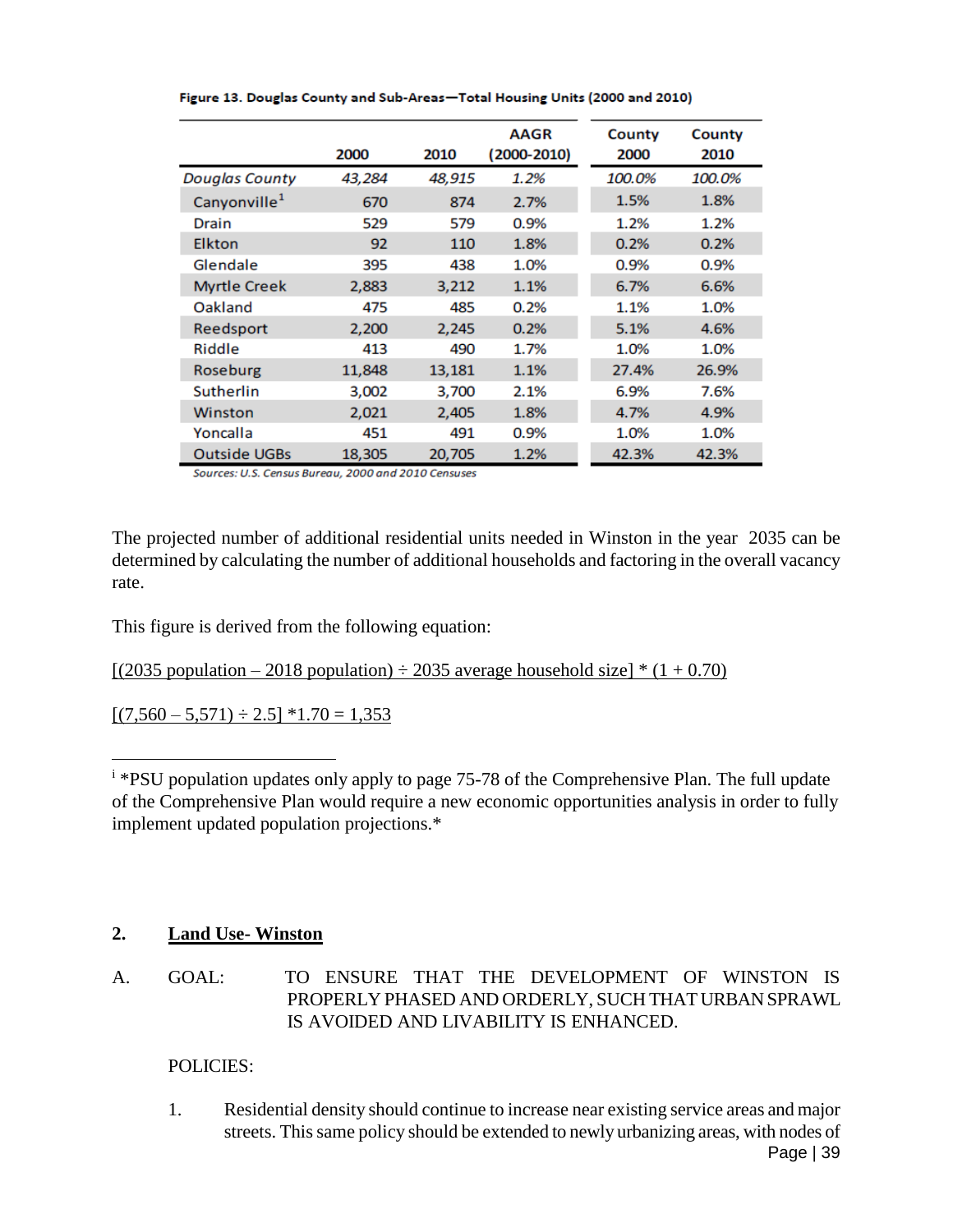higher density in specific, appropriate areas. Clustering lower density housing to make more efficient use for the land should also be encouraged.

- 2. Develop nodes for future concentrations of commercial activity, both within the existing city and in newly developing areas.
- 3. Set standards for park development both by the city, through the Park Board and Master Plan, and private interests. These should enable the City to meet the recreation needs of its citizens as it grows.
- 4. Continue to implement the local street network plan, which developed an overall circulation system which includes pedestrian and bike paths linking all residential areas of the city with activity centers, both existing and proposed. The street network should be closely coordinated with future land use designations to avoid conflicts.
- 5. Access should be very limited onto arterial streets. Only commercial or residential development that can be buffered from street noise and pollutants should be permitted along arterials. Access points onto collectors should also be kept to a minimum.
- 6. Land outside the Urban Growth Boundary should continue as a rural residential or agricultural in use.
- 7. New industrial sites should be developed in Green and Dillard, with full facilities to attract new, stable, basic employers to this part of the county.
- 8. Any changes to the Urban Growth Boundary shall be based on considerations of the following:
	- 1) Demonstrated need to accommodate long-range urban population growth requirements consistent with LCDC goals;
	- 2) Need for housing, employment opportunities, and livability;
	- 3) Orderly and economic provision for public facilities and services;
	- 4) Maximum efficiency of land uses within and on the fringe of the existing urban area;
	- 5) Environmental, energy, economic, and social consequences;
	- 6) Retention of agricultural land as defined, with Class I being the highest priority
	- 7) Compatibility of the proposed urban uses with nearby agricultural activities.
- 9. Conversion of urbanizable land to urban uses shall be based on consideration of:
	- 1) Orderly, economic provision for public facilities and services;
	- 2) Availability for sufficient land for the various uses to ensure choices in the market place;
	- 3) LCDC goals and

 $\overline{a}$ 

4) Encouragement of development within urban areas before conversion of